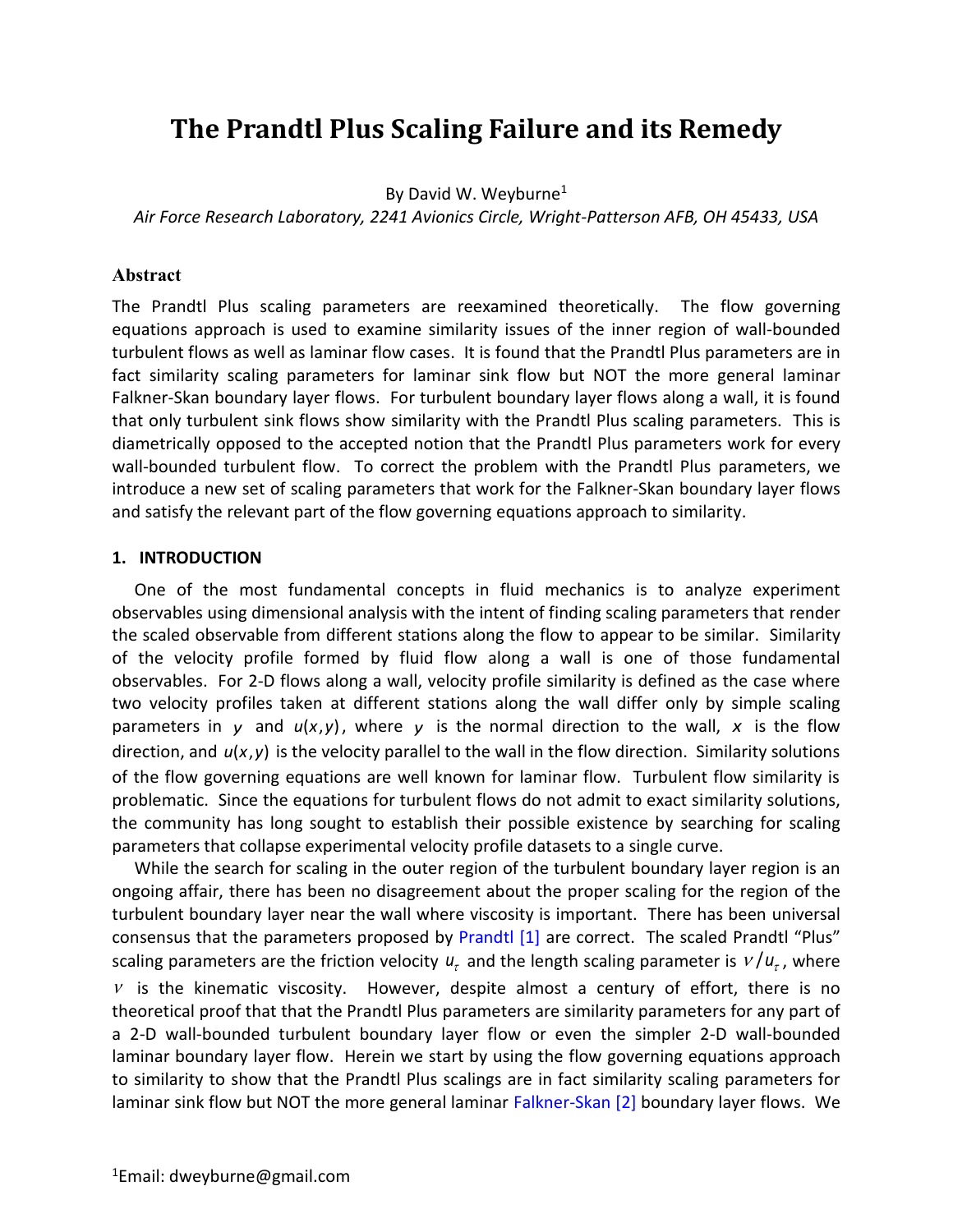then show that the only wall-bounded turbulent flow that shows similarity with the Prandtl Plus parameters is for the turbulent sink flow case. This is diametrically opposed to the accepted notion that the Prandtl Plus parameters work for every wall-bounded turbulent flow. To correct the problem with the Prandtl Plus parameters, we introduce a new set of similarity scaling parameters that work for the Falkner-Skan boundary layer flows and are also compatible with the relevant part of the flow governing equations approach to similarity.

### **2. Test Cases**

The intent of this section is to determine if similarity is present when we apply the Prandtl Plus parameters to a few well-known wall-bounded flow cases where viscosity plays an important role in the structure of the flows boundary layer. We start off examining two laminar flow cases and then the general turbulent flow case.

#### **2.1 Laminar Sink Flow**

First, we consider laminar flow in a converging 2-D channel, also called sink flow. Take the velocity in the flow direction as  $u(x,y)$ . The flow is in the minus x-direction along the wall towards the sink at *x*=0 and the *y*-direction is perpendicular to the bottom channel. The length and velocity similarity scaling parameters for this flow are well known  $\boxed{3}$ . The similarity velocity scaling parameter is given by

$$
u_s(x) = -\frac{Q}{x} \quad , \tag{1}
$$

where *Q* is the fluid flux and the similarity length scale is given by<br> $S(x) = \sqrt{-VX} = \sqrt{V}$ 

$$
\delta_{s}(x) = \sqrt{\frac{-\nu x}{u_{s}}} = x\sqrt{\frac{\nu}{Q}} \quad . \tag{2}
$$

The velocity 
$$
u(x, y)
$$
 has a known analytical solution [3] given by  
\n
$$
u(x,y) = -\frac{Q}{x} \left[ 3 \tanh^2 \left( \frac{y}{\sqrt{2}\delta_s(x)} + \tanh^{-1} \sqrt{\frac{2}{3}} \right) - 2 \right] .
$$
\n(3)

The friction velocity can be derived from the derivative of the velocity evaluated at the wall,  
\n
$$
\frac{du}{dy}\Big|_{y=0} = \frac{d}{dy} \Bigg[ -\frac{3Q}{x} \tanh^2 \left( \frac{y}{\sqrt{2}\delta_s(x)} + \tanh^{-1} \sqrt{\frac{2}{3}} \right) - 2 \Bigg]_{y=0}
$$
\n
$$
\frac{du}{dy}\Big|_{y=0} = -\frac{Q}{x} \Bigg[ \frac{1.154}{\delta_s(x)} \Bigg] = -\frac{Q}{x} \frac{1.154}{x\sqrt{v/Q}}
$$
\n
$$
\frac{du}{dy}\Big|_{y=0} = \frac{1.154}{x^2} \sqrt{\frac{Q^3}{v}}
$$

where 1.154 is the rounded value of the exact constant. Using the definition for the friction velocity, this means that for laminar sink flow we have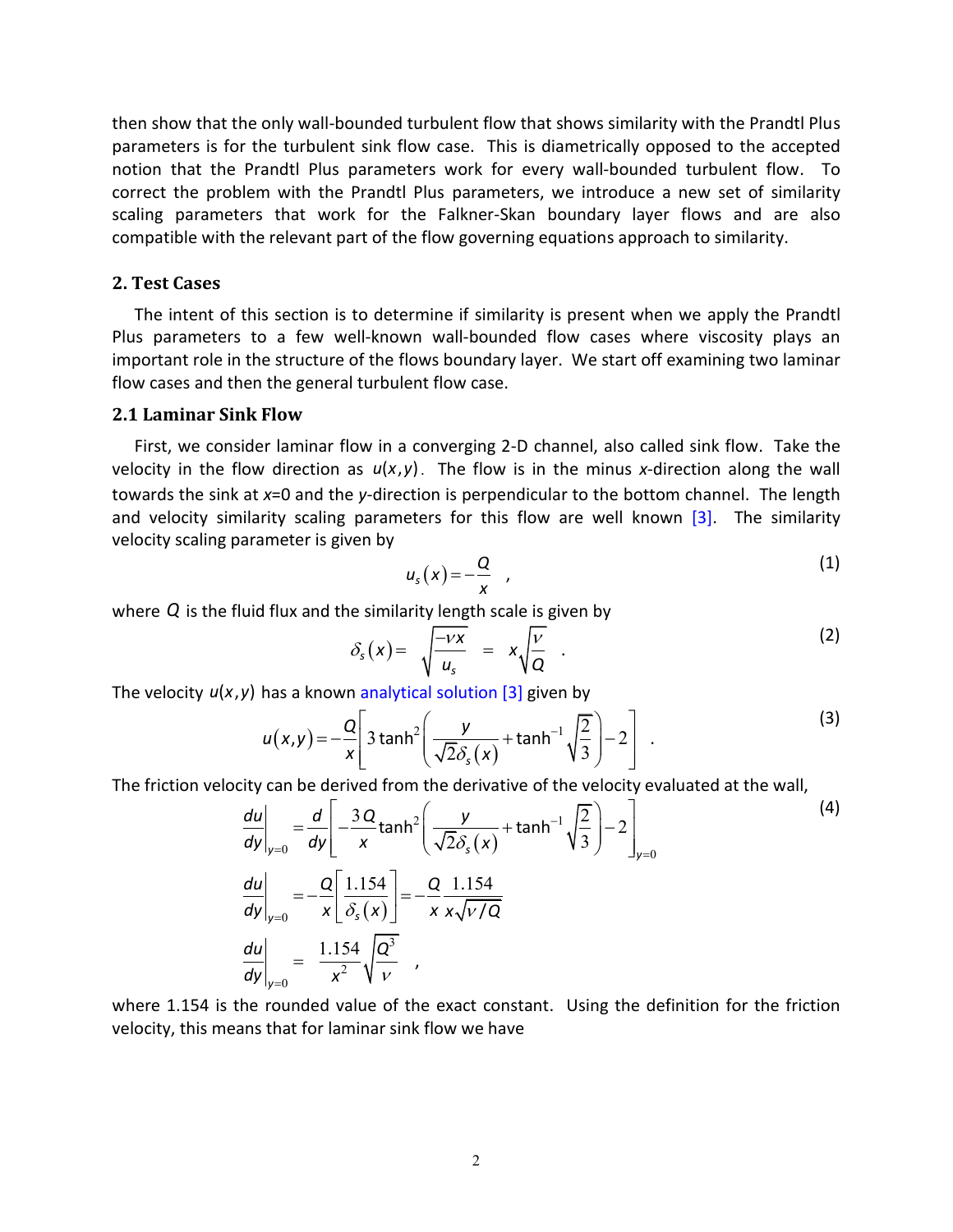$$
\left. \frac{du}{dy} \right|_{y=0} = \frac{u_{\tau}^{2}}{v} = \frac{1.154}{x^{2}} \sqrt{\frac{Q^{3}}{v}} \implies u_{\tau} = \frac{1.074}{x} (vQ^{3})^{1/4}, \qquad (5)
$$

By inspection of Eqs. 1, 2, and 5, it is confirmed that the ratios  $u_{\tau}/u_{\rm s}$  and  $(v/u_{\tau})/\delta_{\rm s}$  are constants from station to station as required for similarity. Therefore, the Prandtl Plus scaling parameters are similarity scaling parameters for laminar sink flow.

#### **2.2 Laminar Flow along a Wall**

For a 2-D, incompressible, constant property fluid, the Prandtl laminar boundary layer approximation for the *x*-component momentum balance is given by<br> $u \frac{\partial u}{\partial x} + v \frac{\partial u}{\partial y} = -\frac{1}{2} \frac{\partial p}{\partial y} + v \frac{\partial^2 u}{\partial x}$ .

$$
u \frac{\partial u}{\partial x} + v \frac{\partial u}{\partial y} \approx -\frac{1}{\rho} \frac{\partial p}{\partial x} + v \frac{\partial^2 u}{\partial y^2} , \qquad (6)
$$

where  $\rho$  is the density and  $p$  is the pressure. The velocity  $v$  is the velocity perpendicular to the wall (*y*-direction). To solve Eq. 6 while ensuring mass conservation, a stream function is introduced which assumes the velocities can be expressed as a separable product of *x* and *y* functionals. Thus, we assume that a stream function  $\psi(x,y)$  exists such that<br> $\psi(x,y) = \delta_s(x)u_s(x)f(\eta)$ ,

$$
\psi(x,y) = \delta_s(x)u_s(x)f(\eta) \qquad (7)
$$

where  $f(\eta)$  is a dimensionless function that, for similarity, can only depend on the scaled *y*-position,  $\eta$  , given by

$$
\eta = \frac{y}{\delta_s(x)} \quad . \tag{8}
$$

$$
\frac{\partial_s(x)}{\partial x}
$$
\nThe stream function must satisfy the conditions\n
$$
u(x,y) = \frac{\partial \psi(x,y)}{\partial y}, \quad v(x,y) = -\frac{\partial \psi(x,y)}{\partial x}.
$$
\n(9)

For the pressure gradient, we assume the Bernoulli's equation applies given by

$$
-\frac{1}{\rho}\frac{\partial p}{\partial x} = u_e \frac{\partial u_e}{\partial x} \qquad (10)
$$

where  $u_{\rm e}(\textit{\textbf{x}})$  is the velocity at the boundary layer edge.

By non dimensionalizing Eq. 6 using Eqs. 7-10, the *x*-momentum equation reduces to  
\n
$$
f''' + \alpha f f'' + \beta (1 - f'^2) = 0
$$

where the primes indicate differentiation with respect to 
$$
\eta
$$
 and where  
\n
$$
\alpha = \frac{\delta_s^2}{\nu} \frac{du_s}{dx} + \frac{\delta_s u_s}{\nu} \frac{d\delta_s}{dx} \quad \text{and} \quad \beta = \frac{\delta_s^2}{\nu} \frac{du_s}{dx}
$$
\n(12)  
\n(see Appendix A). Similarly of the velocity profile from station to station requires that the

Falkner-Skan parameters  $\alpha$  ,  $\beta$  , and  $u_e/u_s$  be constants.

Falkner [and Skan](#page-11-1) [2] determined that similar solutions are obtained for Eqs. 11-12 if one

assumes an analytical functional form for 
$$
\delta_s(x)
$$
 and  $u_s(x)$  of the type  
\n
$$
\delta_s(x) = \sqrt{\frac{2v}{a_s(m+1)}} (x - x_0)^{(1-m)/2}
$$
 and  $u_s(x) = a_s(x - x_0)^m$ , (13)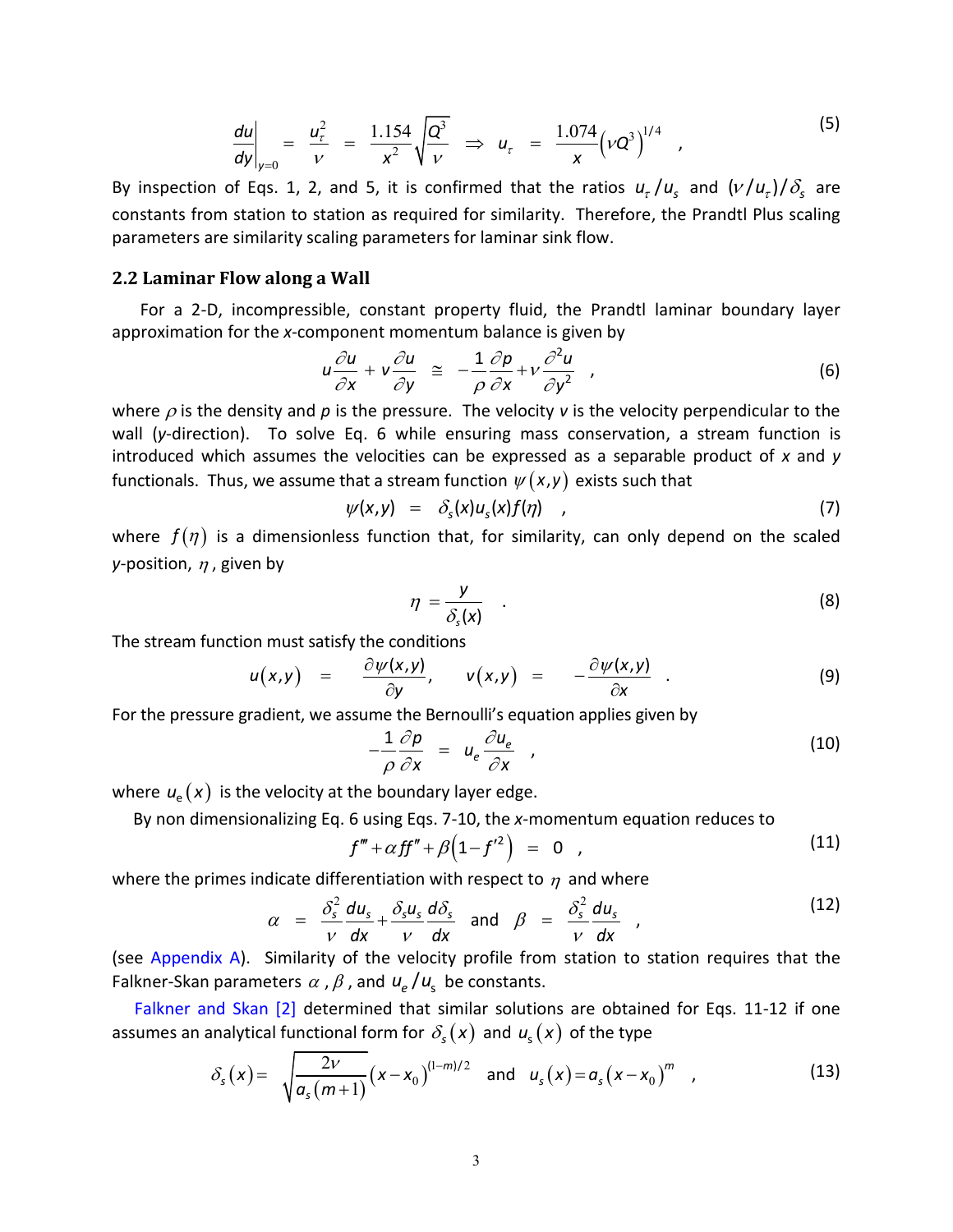where  $a_s$ ,  $x_0$ , and  $m$  are constants. With these scaling parameters, Eq. 12 reduces to  $\alpha$  = 1 and  $\beta = 2m/(m+1)$ . With the similar solution and the definition of the friction velocity in hand, it is straightforward to show that

$$
\frac{du}{dy}\Big|_{y=0} = \left[\frac{d\{u_s f'\}}{d\eta}\frac{d\eta}{dy}\right]_{\eta=0} = \frac{u_\tau^2}{\nu}
$$
\n
$$
\frac{du}{dy}\Big|_{y=0} = \left[u_s f''(\eta)\frac{1}{\delta_s}\right]_{\eta=0} = \frac{u_\tau^2}{\nu}
$$
\n
$$
\frac{du}{dy}\Big|_{y=0} = f''(0)\frac{u_s}{\delta_s} = \frac{u_\tau^2}{\nu} \quad ,
$$
\n(14)

which means

which means  
\n
$$
u_{\tau}(x) = \sqrt{Vf''(0)} \sqrt{\frac{u_s}{\delta_s}} = \sqrt{Vf''(0)} \sqrt{\frac{a_s(x-x_0)^m}{\sqrt{\frac{2V}{a_s(m+1)}(x-x_0)^{(1-m)/2}}}}
$$
\n
$$
u_{\tau}(x) = a_{\tau}(m+1)^{\frac{1}{4}}(x-x_0)^{\frac{3m-1}{4}},
$$
\nwhere  $a_{\tau}$  is a constant. Velocity profile similarity using the Prandlt Plus scaling parameters

requires that  $u_r/u_s$  be a constant. From Eqs. 13 and 15, it is evident that only the  $m$ =-1 sink **flow case** satisfies the condition for similarity. Hence for laminar Falkner-Skan flows, the Prandtl Plus scaling parameters are **NOT** similarity scaling parameters (except for sink flow).

#### **2.3 Turbulent Flow along a Wall**

This section is an expanded consideration of our previous work  $[4]$ . Consider twodimensional, incompressible, turbulent flow along a wall. Using the same notations from above, the Prandtl boundary layer approximation for the *x*-component of the momentum<br>
balance is usually expressed as<br>  $\overline{u} \frac{\partial \overline{u}}{\partial x} + \overline{v} \frac{\partial \overline{u}}{\partial y} + \frac{\partial}{\partial y} \left\{ \overline{\tilde{u}^2} - \overline{\tilde{v}^2} \right\} + \frac{\partial}{\partial y} \left\{ \over$ 

balance is usually expressed as  
\n
$$
\overline{u} \frac{\partial \overline{u}}{\partial x} + \overline{v} \frac{\partial \overline{u}}{\partial y} + \frac{\partial}{\partial x} \left\{ \overline{\tilde{u}^2} - \overline{\tilde{v}^2} \right\} + \frac{\partial}{\partial y} \left\{ \overline{\tilde{u} \tilde{v}} \right\} \cong -\frac{1}{\rho} \frac{\partial p}{\partial x} + \nu \frac{\partial^2 \overline{u}}{\partial y^2},
$$
\n(16)

where we have used the standard Reynolds decomposition to express the velocities in terms of the average velocities  $\bar{u}$  and  $\bar{v}$  and the fluctuating components as  $\tilde{u}$  and  $\tilde{v}$ . The momentum balance equation can be put in dimensionless form in the same way that the laminar flow case was done. It turns out that whether one employs a standard stream function  $\psi(x,y)$  like in Eq. 7 or a defect profile-based stream function, putting Eq. 16 in dimensionless form results in the same  $\alpha$  and  $\beta$  terms [\[5\].](#page-11-4) These terms are also identical to the laminar flow case versions given by Eq. 12. What changes for the turbulent case is that we have additional terms due to the Reynolds shear stress that also must be constant for similarity. Thus, for the turbulent boundary layer case Eq. 16, the x-momentum equation, reduces to  $f''' + \alpha f f'' + \beta (1 - f'^2) + \{reduced Reynolds Stress terms\} = 0$ . (17) boundary layer case Eq. 16, the *x*-momentum equation, reduces to

$$
f''' + \alpha f f'' + \beta (1 - f'^2) + {\text{reduced Reynolds Stress terms}} \} = 0 \quad . \tag{17}
$$

where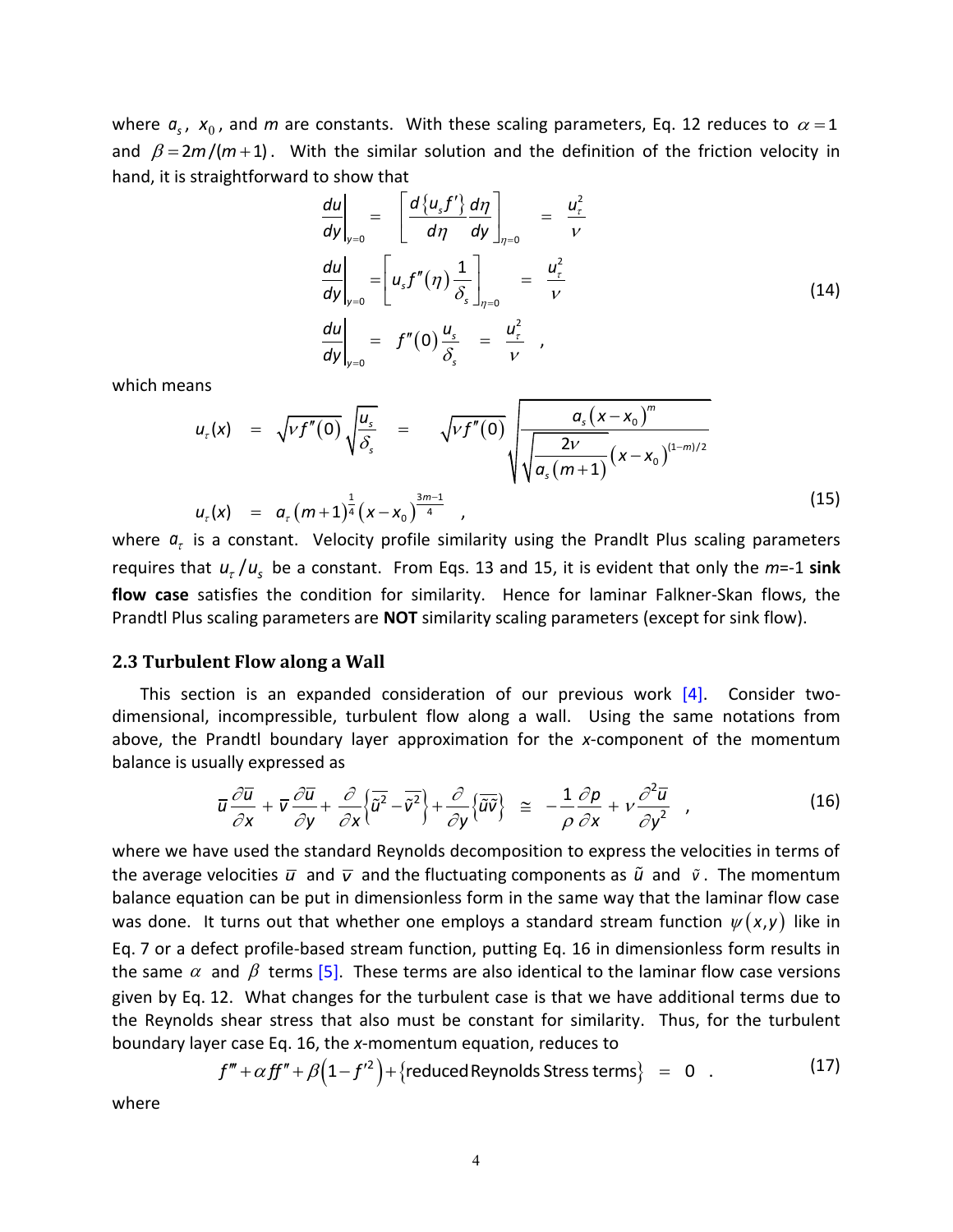$$
\alpha = \frac{\delta_s^2}{\nu} \frac{du_s}{dx} + \frac{\delta_s u_s}{\nu} \frac{d\delta_s}{dx} \quad \text{and} \quad \beta = \frac{\delta_s^2}{\nu} \frac{du_s}{dx}
$$
 (18)  
Similarly of the velocity profile from station to station requires that the Falkner-Skan

parameters  $\alpha$  ,  $\beta$  , and  $u_e/u_s$  must be constants. The Reynolds Stress terms add additional constraints but these additional constraints do not change the fact that  $\alpha$  ,  $\beta$  , and  $u_e/u_s$  must be constant for similarity to be present.

The search for turbulent boundary layer scaling parameters  $u_s(x)$  and  $\delta_s(x)$  has been the subject of much research since exact mathematical solutions are not possible. However, there has not been any debate that the Prandtl Plus scaling parameters are the correct scaling for the inner region of the turbulent boundary layer. If one assumes that the Prandtl Plus scaling parameters are the correct scaling for the inner turbulent boundary layer region for flow along a wall, then the velocity scaling parameter is given by

$$
u_{s}(x) = u_{t}(x) \quad , \tag{19}
$$

and the length scale is given by

$$
\delta_s(x) = \frac{v}{u_\tau(x)},\tag{20}
$$

which means that the parameter  $\beta$  is given by

$$
\beta = \frac{\delta_s^2}{\nu} \frac{du_s}{dx}
$$
\n
$$
\beta = \frac{\nu}{u_\tau^2} \frac{du_\tau}{dx} .
$$
\n(21)

The  $\alpha$  parameter becomes

$$
\alpha = \frac{\delta_s^2}{\nu} \frac{du_s}{dx} + \frac{\delta_s u_s}{\nu} \frac{d\delta_s}{dx}
$$
\n
$$
\alpha = \beta + \frac{1}{\nu} \frac{d\{\nu/u_\tau\}}{dx}
$$
\n
$$
\alpha = \frac{\nu}{u_\tau^2} \frac{du_\tau}{dx} - \frac{\nu}{u_\tau^2} \frac{du_\tau}{dx}
$$
\n
$$
\alpha = 0.
$$
\n(22)

Similarity requires that the parameters  $\alpha$  ,  $\beta$  , and  $u_e/u_s$  be constant from station to station. The  $\alpha$  term is a constant. If  $\beta$  is a constant, then the differential equation given by Eq. 21 has a solution given by

$$
u_{\tau}(x) = -\frac{\nu}{\beta x} \quad . \tag{23}
$$

The fact that  $|u_e/u_s|$  must be constant means that  $u_e/u_\tau$  must be a constant (the [Rotta](#page-11-5) [6] constraint), implying that  $u_e$  also must behave as 1/x. This type of flow corresponds to sink flow. Therefore, for turbulent flow along a wall, the ONLY situation for which the Prandtl Plus parameters are similarity scaling parameters is for the turbulent sink flow case.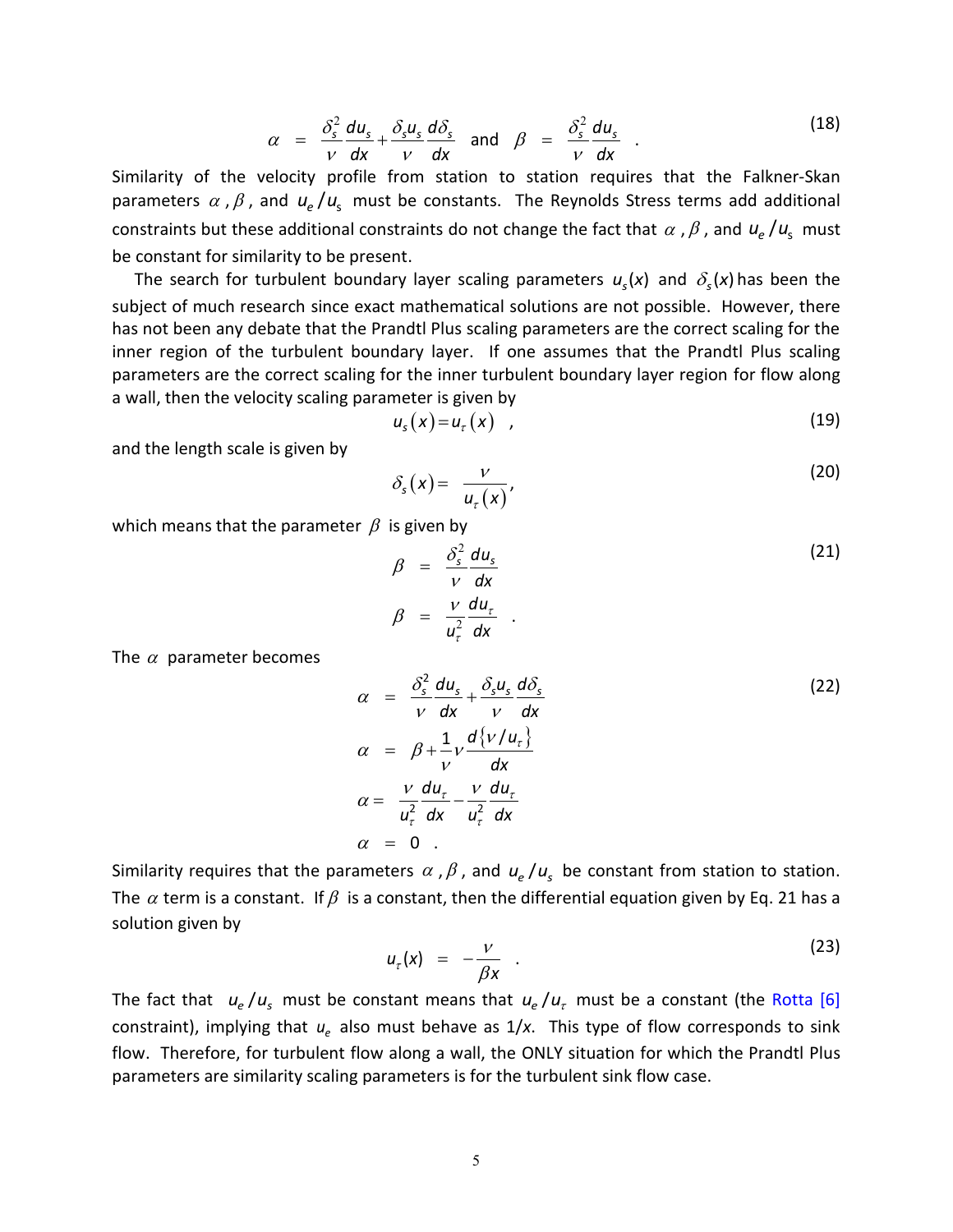The momentum equation given by Eq. 16 is applicable for a turbulent flow with a pressure gradient present in the flow direction. For the zero-pressure gradient (ZPG) case, the dimensionless momentum equation reduces to  $\beta = 0$  and  $\alpha = 1$  in Eq. 17. It is easily verified that the Prandtl Plus parameters do NOT satisfy these  $\alpha$  and  $\beta$  requirements for ZPG turbulent flow.

#### **3. New Inner Region Scaling for 2-D Wall-bounded Turbulent Flow**

In the last section, we looked at a few specific flow cases for the Prandtl Plus scaling parameters. It was evident that the Prandtl Plus parameters are not as universally applicable as previously thought. However, the experimental evidence for the Prandtl Plus parameters is extensive. For example, Log Law plots have shown remarkable similarity like-behavior in the near-wall region when plotted with the Prandtl Plus parameters. Therefore, whatever the correct scalings are must be somehow similar to the Prandtl scalings.

One clue as to what might work comes from the above analysis in Eq. 14. Since  $f''(0)$  is a constant, let us define a new velocity scaling parameter, which we will call  $u_0$ , and a new length scaling parameter  $\delta_0$  , where

er 
$$
\delta_0
$$
, where  
\n $\frac{u_0}{\delta_0} \propto \left. \frac{du}{dy} \right|_{y=0} = \left. \frac{u_\tau^2}{\nu} \right|_{y=\frac{\tau_w}{\rho V}} \Rightarrow \delta_0 = c \frac{v u_0}{u_\tau^2}$  (24)

where *c* is a proportionality constant. The scaling ratio is directly proportional to the wall shear stress  $\tau_w$ . To ensure at least part of the flow governing equations criteria for similarity are met, we require the Falkner-Skan  $\alpha$  and  $\beta$  terms (Eq. 18) to be constants. Using the new length

scale 
$$
\delta_0
$$
 and the velocity scale  $u_0$  as the similarity parameters we have  
\n
$$
\beta = \frac{\delta_0^2}{v} \frac{du_0}{dx} = \frac{1}{v} \left( c \frac{v u_0}{u_\tau^2} \right)^2 \frac{du_0}{dx} = v c^2 \frac{u_0^2}{u_\tau^4} \frac{du_0}{dx}
$$
\n(25)\n
$$
c^2 u_0^2 \frac{du_0}{dx} = \frac{\beta u_\tau^4}{v}.
$$

It is not possible to separate out  $\delta_0$  and  $u_0$  as stand-alone parameters. Eqs. 24 and 25 (with  $\alpha$ and  $\beta$  as constants) are the formal definitions of the new scaling parameters. These new scaling parameters, therefore, satisfy at least part of the flow governing equations approach to similarity, the part which the Prandtl Plus scaling's does not satisfy.

To explore these new parameters further, we need to know the functional form for the friction velocity  $u_t$  for turbulent flows. The functional form is of course not known in general. In this context, one possibility is to assume [Falkner-Skan \[2\]](#page-11-1) power-law type boundary layer behavior. Therefore, we assume analytical functions of the type<br>  $u_0(x) = a_0 (x - x_0)^m$  and  $u_r(x) = a_r (x - x_0)^p$ ,

$$
u_0(x) = a_0(x-x_0)^m
$$
 and  $u_\tau(x) = a_\tau(x-x_0)^p$ , (26)

where  $a_0$ ,  $a_\tau$ ,  $x_0$ , m, and p are constants. Substituting into Eq. 25 we have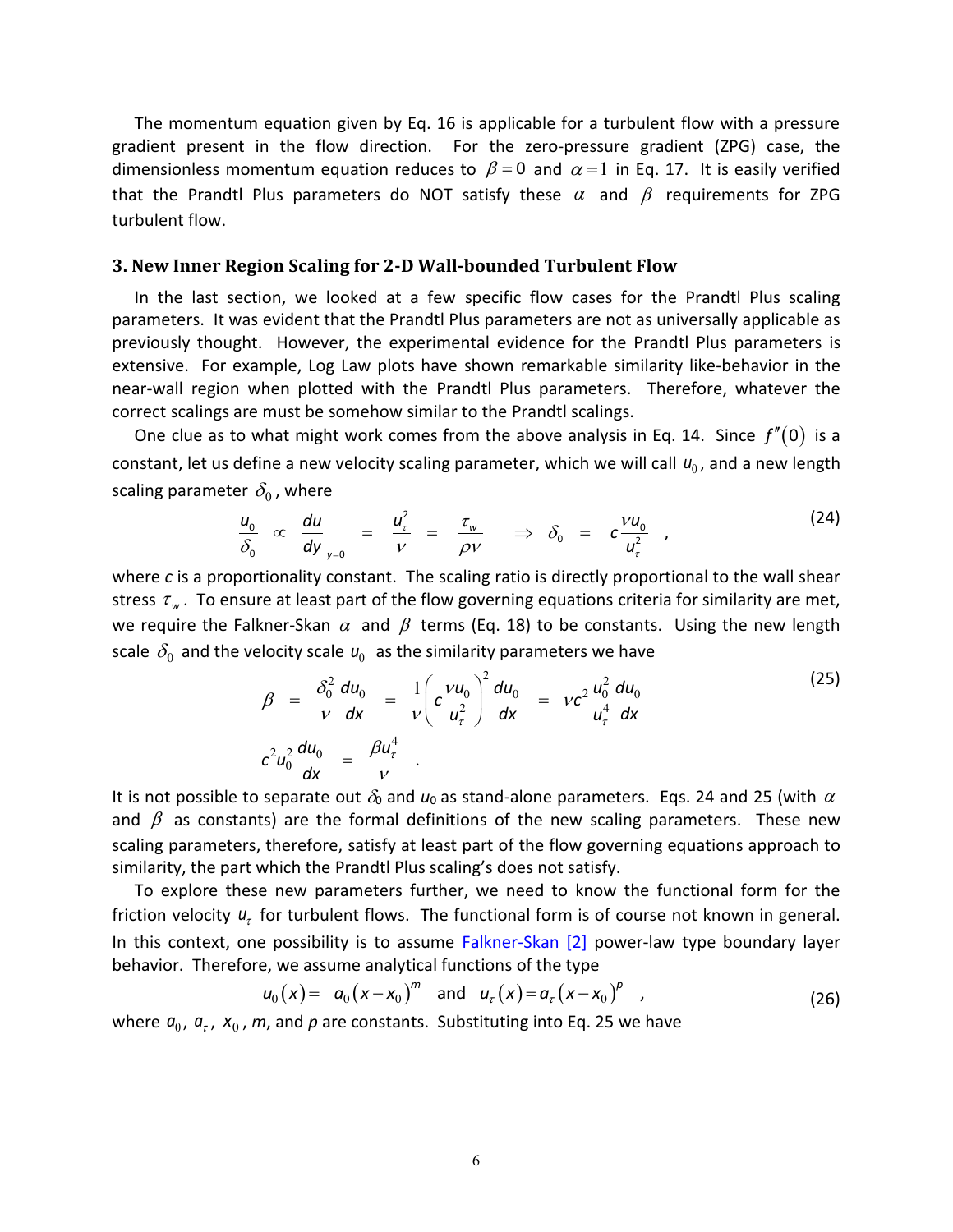$$
c^{2}u_{0}^{2}\frac{du_{0}}{dx} = \frac{\beta u_{\tau}^{4}}{v}
$$
  
\n
$$
nc^{2}a_{0}^{3}(x-x_{0})^{2m}(x-x_{0})^{m-1} = \frac{\beta}{v}a_{\tau}^{4}(x-x_{0})^{4p}
$$
  
\n
$$
nc^{2}a_{0}^{3}(x-x_{0})^{3m-4p-1} = \frac{\beta}{v}a_{\tau}^{4}
$$

for flows with non-zero pressure gradients. Similarity requires that 3*m*-4*p*-1 = 0 (*i.e*., must be a constant). Thus, for flows obeying Falkner-Skan power type behavior, the new length and velocity scales are given by<br>velocity scales are given by<br> $u_0(x) = a_0(x-x_0)^m$ ,  $\delta_o(x) = c \frac{V u_0}{u^2} = c \frac{V a_0}{\sigma^2} (x-x_0)^{(1-m)/2}$ , ( velocity scales are given by

The given by  
\n
$$
u_0(x) = a_0(x-x_0)^m , \quad \delta_0(x) = c \frac{vu_0}{u_\tau^2} = c \frac{v a_0}{a_\tau^2} (x-x_0)^{(1-m)/2} , \tag{28}
$$
\nand 
$$
u_\tau(x) = a_\tau (x-x_0)^{\frac{3m-1}{4}} ,
$$
\n
$$
u_0(x) = \frac{2a_0}{u_\tau^2} (x-x_0)^{\frac{3m-1}{4}} ,
$$

which are the same as Falkner-Skan's original Eqs. 13 and 15. For this set of parameters, it can be shown that  $\alpha$  and  $\beta$  are constants. The flow governing equations similarity method requires that  $u_e/u_0$  must also be a constant which means that  $u_e(x)$  must also follow an analytical function similar to 0 *u* in Eq. 28.

A special case of the analysis is the zero-pressure gradient (ZPG) case. The momentum equation for this case reduces to  $\beta = 0$  and  $\alpha = 1$ . Since  $\beta$  is zero, we cannot use Eq. 25 to define  $\delta_0$  and  $u_0$  but we must switch over to  $\alpha$  in Eq. 18. Doing so, it is straightforward to show<br>that *m*=0. Thus for the ZPG case, we have<br> $u_0(x) = \text{ constant, } \delta_0(x) = (x - x_0)^{1/2}$ , and  $u_\tau(x) = a_\tau(x - x_0)^{-1/4}$ . (29)<br>An

that 
$$
m=0
$$
. Thus for the ZPG case, we have  
\n
$$
u_0(x) = \text{ constant, } \delta_o(x) = (x - x_0)^{1/2}, \text{ and } u_\tau(x) = a_\tau (x - x_0)^{-1/4}.
$$
\n(29)

An important aspect of these new parameters using Eqs. 24-29 is that they DO satisfy the Falkner-Skan flow similarity constraints as opposed to the Prandtl Plus parameters, which do NOT.

The new parameters and the Prandtl Plus parameters will behave similarly when the friction

velocity has the same x-behavor as the new velocity parameter (Eq. 28). This will happen when  
\n
$$
(x-x_0)^m \approx (x-x_0)^{(3m-1)/4} \Rightarrow m = -1
$$
\n(30)

Hence both the Prandtl Plus parameters AND the new parameters  $\delta_0$  and  $u_0$  are similarity scaling parameters for laminar and turbulent sink flows. Thus the new parameters work for the Falkner-Skan power-law fluids and sink flow fluids.

#### **4. Experimental**

The experimental verification of the new inner region length scale is not straightforward. The problem is that experimentally, the friction velocity is almost universally determined [\[7\]](#page-11-6) using the [Clauser](#page-11-7) [8] chart method. The Clauser chart method infers that there is a near-wall region in which the velocity profile behaves logarithmically when plotted using the Prandtl Plus scaling parameters. Experimentally, it is known that this method compares reasonably well to other experimental measures of the friction velocity. However, the theoretical arguments above indicate that the Prandtl Plus scaling parameters are not the correct parameters for general wall-bounded turbulent flows. Hence it is possible that even if the extracted friction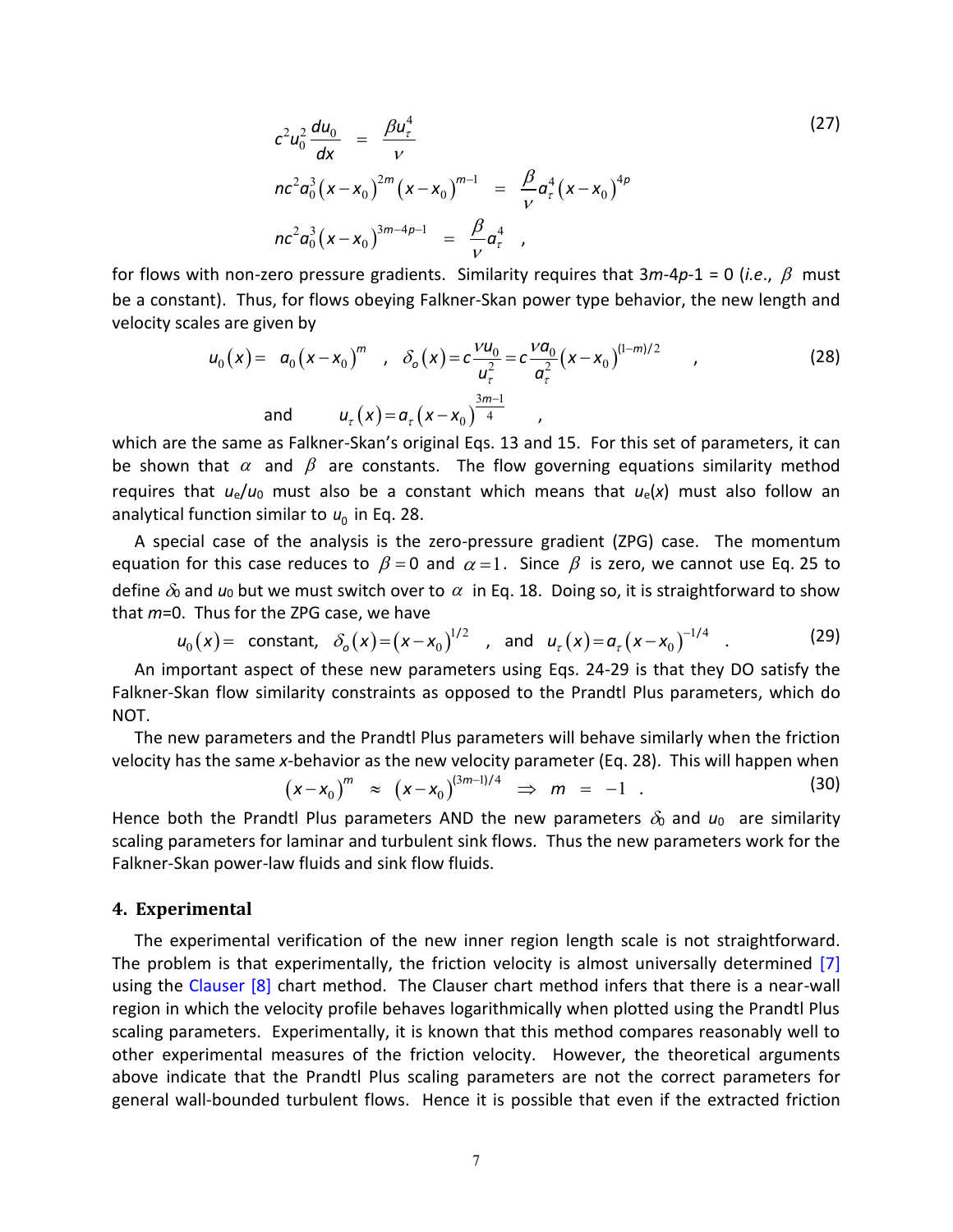velocity data compares well with other techniques, it will be biased in the sense that plot comparisons will tend to favor the Prandtl Plus parameter plots since the friction velocity data was extracted assuming Prandtl Plus parameters were valid. Therefore, one needs to use datasets in which the friction velocity was determined independently.

It is a challenge to find and obtain datasets in which the friction velocity was determined independently. The dataset from [Skåre and Krogstad](#page-11-8) [9] comes close to this requirement. In their dataset, several different methods were used to obtain the friction velocity [\[9\].](#page-11-8) In [Fig. 1](#page-12-0) the friction data is plotted against the distance along the wall. A good fit to Eq. 28 (red line) using the experimental data ( $\blacksquare$ ) yielded *m*=-0.133. A  $x_0$  = 1.74 value was obtained from the displacement thickness linear fit. In working with experimental equilibrium-type turbulent boundary layers, we almost always see that both the displacement thickness and the momentum thickness are linear functions of  $x$  with the same  $x_0$  intercept, in line with [Townsend's conjecture](#page-11-9)  $[10]$ . By using this  $x_0$  value we are insuring thickness and velocity scaling parameters are compatible with the displacement thickness and momentum thickness. This *x*<sup>0</sup> and the fitted *m*-value were then used in Eq. 28 to generate the  $\delta_0(x)$  and  $u_0(x)$  data. The constants  $c, a_0, a_\tau$ , and  $\nu$  in Eq. 28 are simply set to one.

In [Fig. 2](#page-12-1) we present side-by-side plots of the [Skåre and Krogstad \[9\]](#page-11-8) profiles using the Prandtl Plus scaling's and the new inner region scaling's. The plots reveal that the differences are not large between the two scalings in the near-wall region. While by no means definitive, this positive result indicates that there is a justifiable reason to explore this new scaling approach further.

The next step was to determine whether the new parameters would produce similar-type behavior in the inner region of a "typical" dataset. For this purpose, we choose one of Clauser's [original datasets](#page-11-7)  $[8]$ . The friction velocity data is presented in [Fig. 3.](#page-13-0) The red line in [Fig. 3](#page-13-0) is the red square Clauser data fitted to Eq. 28 with *m*=-0.333, *x*0=-1.26. Using the red square reported values, the Prandtl Plus parameters produce the scaled velocity profile plot shown in [Fig. 4a.](#page-14-0) The good overlap in the Log Law region is evident. Next, we generated the  $\delta_0(x)$  and  $u_0(x)$ parameters by hand fitting the *m*-value in Eq. 28 using a spreadsheet (the *x*<sup>0</sup> obtained as above). The *m*-value was adjusted to give the best overlap in the inner region of the scaled profile plot. The resulting friction velocity is shown as the blue line in [Fig. 3](#page-13-0) and the resulting scaled profiles are displayed in [Fig. 4b.](#page-14-0) The blue line friction velocity obtained using Eq. 28 used the  $a_{\tau}$  value taken as the average Clauser friction velocity value (the present method has no way of calculating  $a_{\tau}$  independently). Since our intent is to produce similarity in the inner region, the *m*-values were then individually adjusted to show good overlap in the inner region. In [Fig. 4c](#page-14-0) the resulting profiles are shown. The *m*-values were adjusted by only 1-2% to produce the noticeably better fit. The adjusted friction velocity data is shown in [Fig. 3](#page-13-0) as the blue diamonds using Eq. 28 with the  $a<sub>r</sub>$  value taken as the average Clauser friction velocity value.

We must emphasize that at present there is no way to generate friction velocity data independently using  $\delta_0(x)$  and  $u_0(x)$  polynomial parameters. There is not an equivalent Log Law at this point for the new parameters. The plots in [Fig. 4](#page-14-0) only require relative values so in those cases we could have simply set the polynomial constants,  $a_0$  and  $a_\tau$  in Eq. 28, to any value. The results in [Fig. 3](#page-13-0) using the  $a_{\tau}$  value taken as the average Clauser friction velocity value was done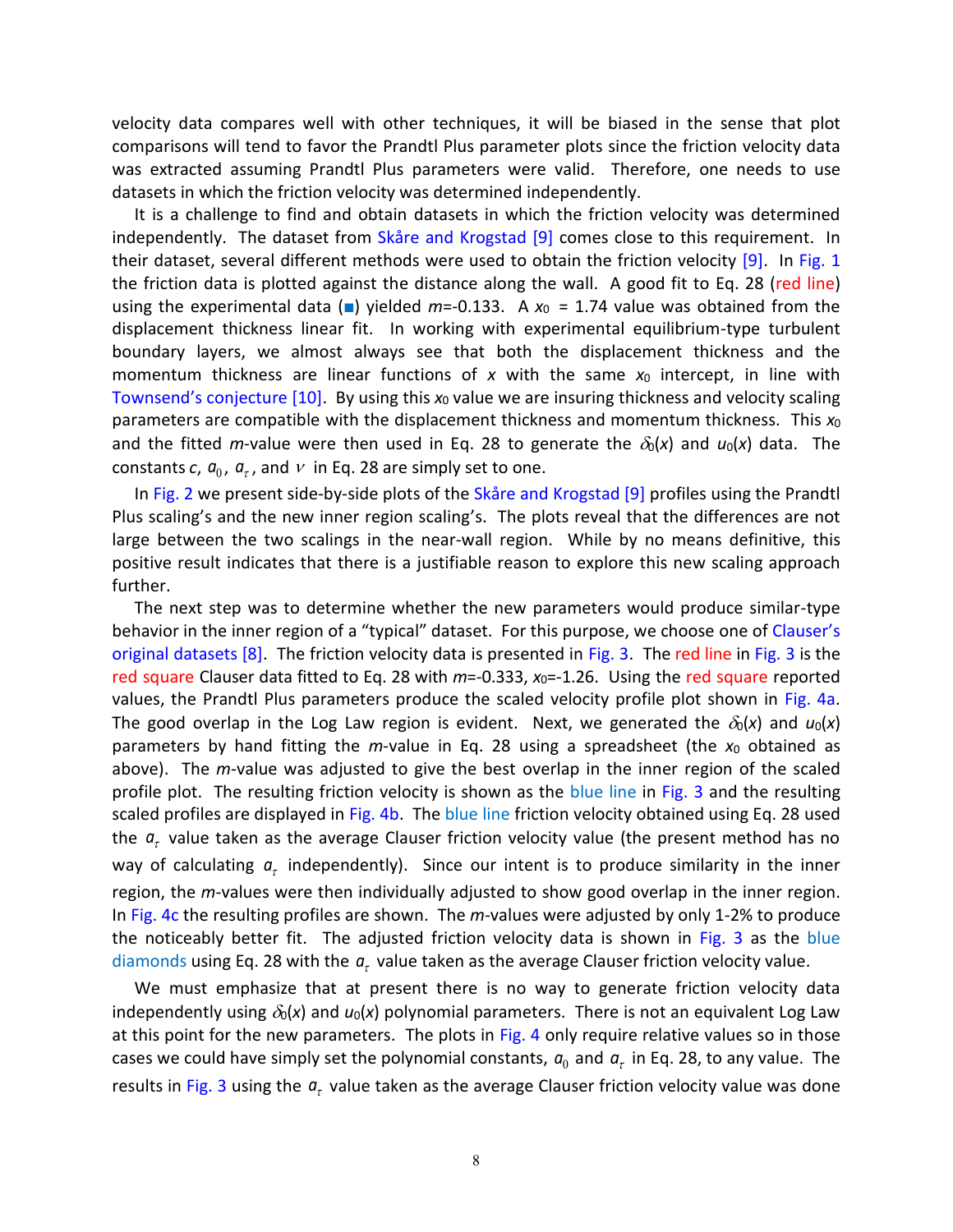merely to demonstrate that it is possible to produce similar-like profile behavior in the inner region using the new method with friction velocity data that has **comparable** *x***-coordinate** behavior to that produced by the [Clauser](#page-11-7)  $[8]$  chart method with the Prandtl Plus parameters.

The next dataset we explored was the ZPG DNS data by [Sillero, Jimenez, and Moser \[12\].](#page-11-10) This turbulent flow dataset has the advantage that the friction velocity is known exactly. In [Fig.](#page-15-0) 5 we plot the experimental friction data as the **black line** and the fitted line to Eq. 28 as the red line. For this fit, we again used the  $x_0$  value obtained from the displacement thickness linear fit. Although not shown, we also tried fitting the friction velocity to *m*=-1, *m*=0, and *m*=0.753 but the fits are much worse than the red line (why we tried these other *m*-values will become apparent below).

The Prandtl Plus parameter plot in [Fig. 6a](#page-16-0) is a very good fit as is the *m*=0.753 fit shown in [Fig.](#page-16-0) 6b. The results for the *m*=0.753 figure are obtained by hand fitting the *m*-value in Eq. 28 using a spreadsheet (the  $x_0$  obtained as above). Note that there is no individual adjustment of the *m*-values as we did for the Clauser case. The scaled profiles displayed in [Fig. 6c](#page-16-0) are obtained using a *m*=0.175 value from the fit to the friction data [\(Fig.](#page-15-0) 5). Since this is a ZPG dataset, we should have *m*=0, *u*<sup>0</sup> constant. The scaled profile data using this scaling value is displayed in [Fig. 6d.](#page-16-0) The Prandtl Plus parameters and  $\delta_0$  and  $u_0$ ,  $m=0.753$  plots are superior to these other *m*-value dataset plots. This apparently anomalous behavior is discussed in the next section.

#### **4. Discussion**

What is remarkable about the supposed failure of the Prandtl Plus parameters for the general Falkner-Skan flow situation is that it does not seem to be consistent with experimental results for the last sixty years. Surely some groups would have noticed discrepancies in the calculated friction velocity by the Clauser chart method and direct experimental measurements. Instead, what is observed is that in most cases the direct experimental measurements of the skin friction agree reasonably well with the Clauser Chart method with a few exceptions (see discussion in [George \[7\]\)](#page-11-6). We note there may be an explanation for why there have not been major discrepancies leading to a major controversy. It turns out that while **most** wind tunnel experiments may not be normally associated with sink flow, they mimic it in actual experimental detail. Sink flow is flow in a converging/diverging channel. Most wind tunnel experiments actually fall into this category. Consider the zero-pressure gradient (ZPG) flow situation for example. ZPG flows are notoriously difficult to generate in a wind tunnel but the easiest way to induce a ZPG flow is to slightly tilt the floor or ceiling of the wind tunnel by a few degrees in order to cancel out the natural pressure gradient induced by the growing boundary layer. Many FPG and APG experimental flows also fall into this category since the pressure gradients are often created by adjusting the floor/ceiling height along the flow direction. The equilibrium (similarity) flow attempts of [Caluser](#page-11-7) [8], and [Skåre and Krogstad](#page-11-8) [9] fall into this category. It is challenging to find experimental datasets that cannot be considered a type of converging/diverging channel flow. However, it must be recognized that flow over a wing of an airplane is NOT like sink flow but instead is more closely associated with Falkner-Skan type of flow. Therefore, the revelations herein may have significant implications for flow modeling for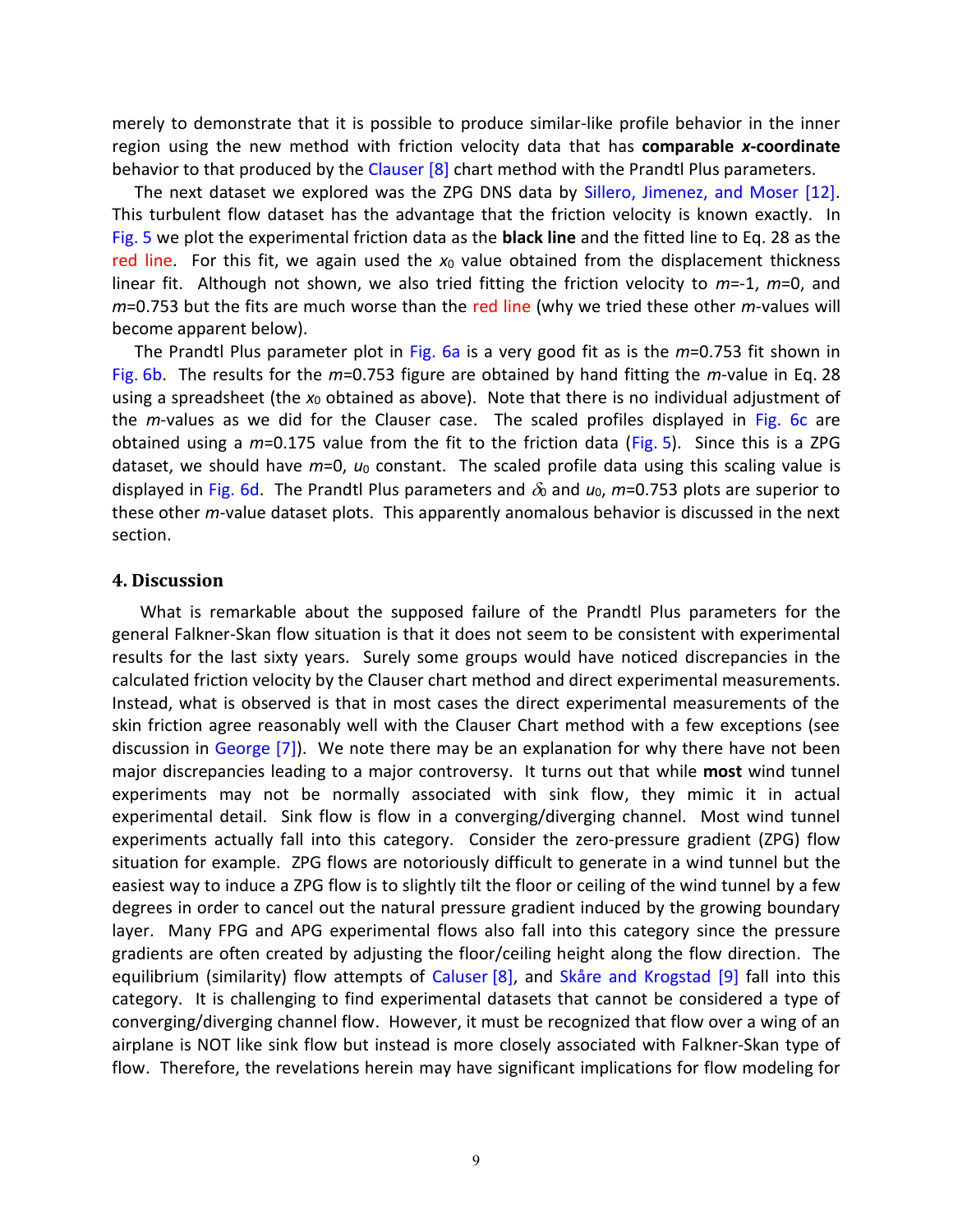aircraft design. Further research will reveal if the impact is mostly in our theoretical interpretation or if there are both theoretical and experimental consequences.

Since the Prandtl Plus scaling failure could have serious implications for wall-bounded turbulent flows, it was critical that we verify that this failure was real. For this reason, we decided to include laminar flow results. We reason that if the Prandtl Plus parameters are supposed to describe the boundary layer region where viscosity effects are dominant, then it follows that they should work equally well for wall-bounded laminar flow boundary layers. The laminar flow results are based on the well-known exact solutions to the flow governing equations. The results above are unequivocal; the Prandtl Plus parameters do NOT work for the Falkner-Skan laminar flows. The most important point to be made here is that the laminar flow result is based on the same flow governing equations approach to similarity employed for the turbulent case [\[5, 6,](#page-11-4) [10, 11\]](#page-11-9). This strongly supports the approach that we used for the turbulent flow case. That leaves us in the position that either Prandtl Plus scaling is not applicable for general wall-bounded flows, as we claim above, or that the flow governing equations approach to turbulent similarity [\[5, 6,](#page-11-4) [10, 11\]](#page-11-9) are problematic.

By essentially reverse-engineering the Prandtl Plus parameter failings, we were able to introduce a set of similarity scales applicable to the inner region of the wall-bounded turbulent boundary layer velocity profile. For the case where the scaling velocity,  $u_s(x)$ , and the friction velocity,  $u_{\tau}(x)$ , are assumed to be simple power functions of x, we showed that these new parameters (Eqs. 24-25) turn out to be identical to the original Falkner-Skan's scaling parameters (Eqs. 13 and 15). The reason, of course, is that we are forcing the Falkner-Skan  $\alpha$ and  $\beta$  parameters (Eq. 18) to be constants. In contrast, we showed in Section 2.3 above that the only wall-bounded turbulent flow that the Prandtl Plus parameters make  $\,\beta\,$  a constant is for the sink flow case. If one examines the way the flow governing equations approach to similarity defines  $\beta$  [\(see \[5\]](#page-11-4) for example), one sees that the  $\beta$  parameter is associated with the viscosity term of the momentum equation. This is precisely the term that dominates the near-wall behavior of fluid flow. Thus, the new method ensures the correct viscosity scaling whereas in general the Prandtl Plus scaling does not.

The new parameters (Eqs. 24-25) were first tested by comparing their fit to experimental datasets which, as we just pointed out, maybe cases of sink-like flow. The plots of the velocity profiles using the two-parameter sets look very similar as is evident in Figs. [2,](#page-12-1) [4,](#page-14-0) and [6.](#page-16-0) The data from Clauser is interesting. In [Fig. 4a](#page-14-0) the Plus parameters result in good overlap in the Log Law region. The results with tweaking the new parameters shown in [Fig. 4c](#page-14-0) give very similar results in this near-wall region. The justification for individually adjusting the *m*-values for this case is that the Clauser friction velocity red square data in [Fig. 3](#page-13-0) is essentially doing the same thing, i.e. adjusting each friction velocity value to give the best inner region plots [\(Fig. 4a\)](#page-14-0). To confirm this, we plotted the profiles using the Clauser fitted friction velocity data [\(Fig. 3,](#page-13-0) red line) in [Fig. 4d.](#page-14-0) The overlap in the inner region is noticeably poorer than [Fig. 4a.](#page-14-0) Further confirmation comes from examining scattering behavior in [Fig. 3.](#page-13-0) Notice that the blue diamonds have the same scatter behavior to the blue line as the red square data do to the red line. One can only speculate as to whether the scatter is due to forcing the appearance of inner region similarity or whether there are experimental justifications for the scatter.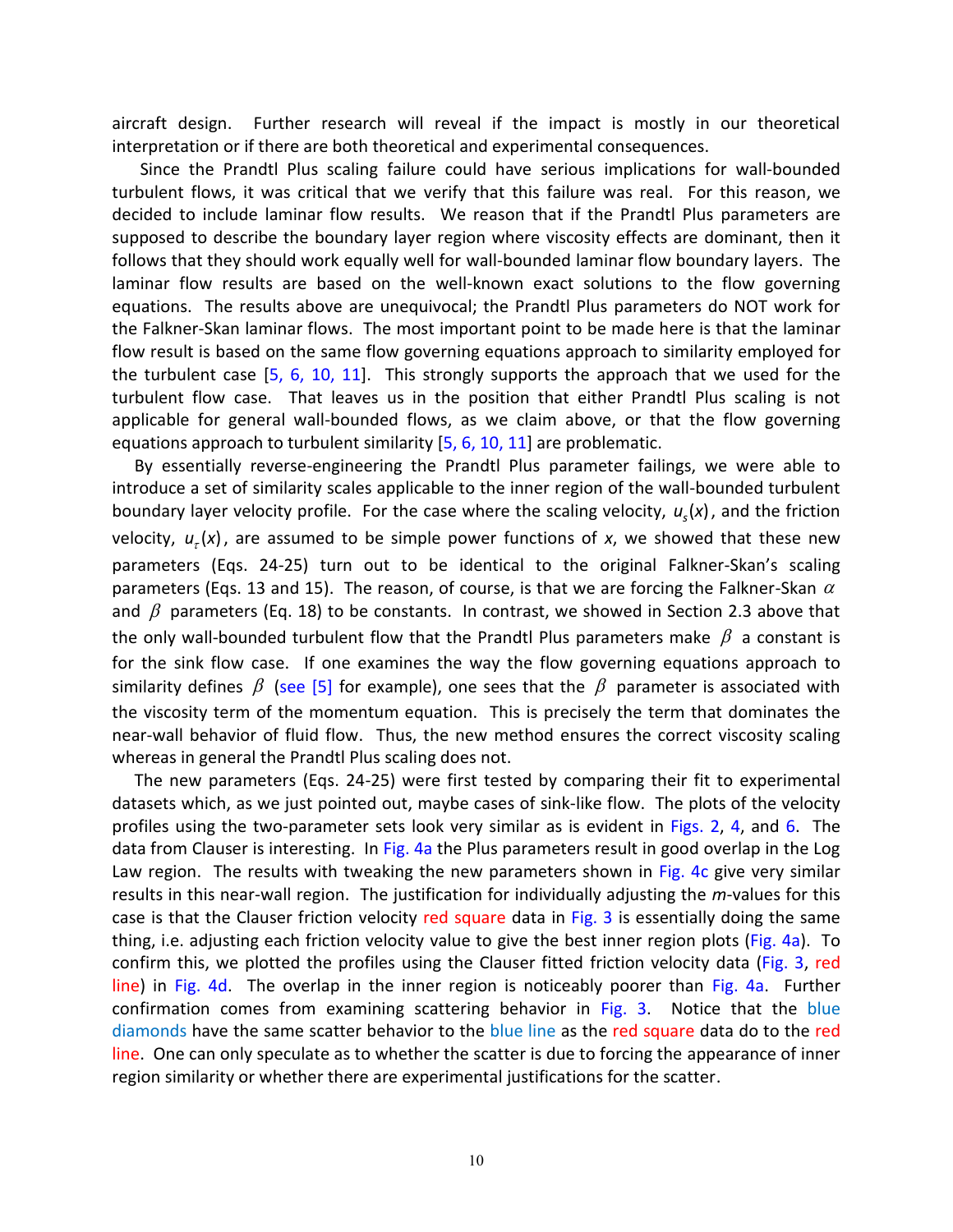Overall, the results herein indicate that the new parameter set can produce behavior that is comparable to that obtained by the Prandtl-Plus-based Clauser chart method. At a minimum, this demonstrates that there are other scaling parameters that are at least as good as the Prandtl Plus scaling parameters in terms of inducing similar-like behavior in the inner region of plots of experimental sets of velocity profiles.

The computer-generated ZPG data by [Sillero, Jimenez, and Moser \[12\]](#page-11-10) plotted in [Figs. 5](#page-15-0) and  $6$  is interesting and, if anything, somewhat anomalous. In this case, we know exactly what the friction velocity is for each profile in the dataset. In [Fig. 5,](#page-15-0) the exact friction velocity data is shown as the **black line** and the fitted friction velocity to Eq. 26 (*m*=0.175, *x*0=-604) is shown as the red line. However, this is a ZPG dataset, so we should have *m*=0. We tried to fit the data with  $m=0$ , the resulting line (not shown) is a very poor fit to the experimental data. Next, we tried to fit the friction data to the *m*=0.753 result that was obtained by fitting the velocity profile data [\(Fig. 6b\)](#page-16-0). This friction velocity fit was much worse; the calculated friction velocity increases with *x* instead of decreasing. Yet the resulting profile plot [\(Fig. 6b\)](#page-16-0) is a very good fit as is the Prandtl Plus plot [\(Fig. 6a\)](#page-16-0). It is not clear why this dataset does not behave as a ZPG dataset in this regard. It is also not clear why the Prandtl Plus parameters work so well since the only sink flow-like characteristic is the flow geometry. Finally, it is also not clear why the *m*=0.753 parameter set for  $\delta_0$  and  $u_0$  works so well compared to  $m=0$  or  $m=0.175$ . At this point, only more research will reveal what exactly is going on in this dataset and verify if the new parameters work as well experimentally as the Prandtl Plus parameters have in the past.

#### **5. Conclusion**

Using the flow governing equations approach to similarity, it is found that the ONLY situation for which the Prandtl Plus parameters are similarity scaling parameters is for the laminar and turbulent sink flow cases. The theoretical failure of the Prandtl Plus parameters for general turbulent boundary layer flows will necessitate a reexamination of existing theory and practice for wall-bounded turbulent flows. It may be that the biggest consequence is that the theoretical foundation is not as solid as previously thought.

A new set of Falkner-Skan similarity scaling parameters for the inner region of the turbulent boundary layer velocity profile are introduced based on forcing the Falkner-Skan  $\alpha$  and  $\beta$ terms to be constant. The new parameters work for both laminar and turbulent Falkner-Skan flows. Based on the limited experimental results herein, there is enough to justify further research.

#### **Acknowledgment**

The work was performed on behalf of the Air Force Research Laboratory and the support of AFOSR (Gernot Pomrenke). In addition, the author thanks the experimentalists for making their datasets available for inclusion in this manuscript.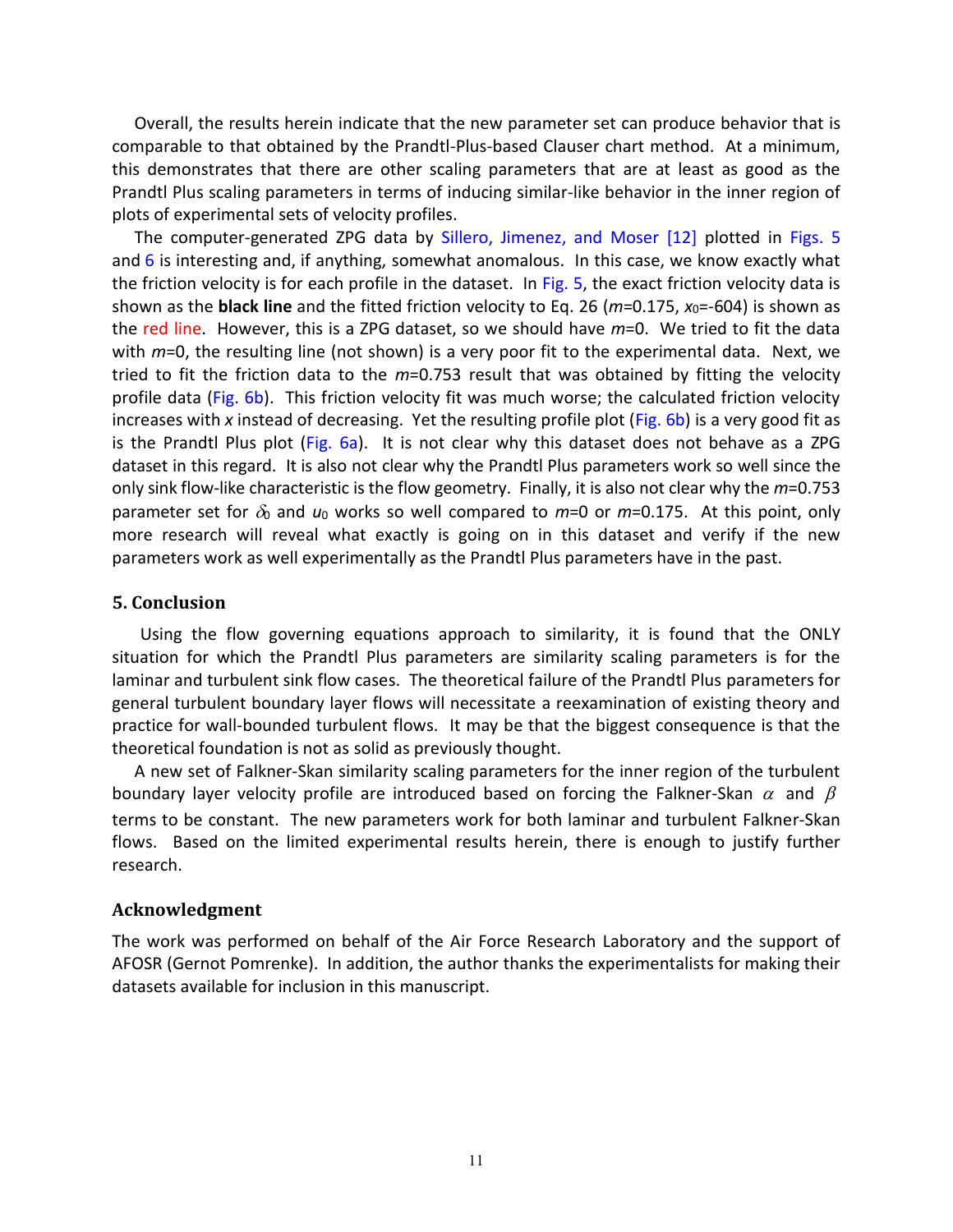## **References**

<span id="page-11-0"></span>[1] L. Prandtl, "Zur Turbulenten Strömung in Rohren und längs Platten," Ergeb. Aerod. Versuch Göttingen, TR 4, 1932.

<span id="page-11-1"></span>[2] V. Falkner and S. Skan, "Some Approximate solutions of the boundary layer solutions," Philosophical Magazine, **12**, 865(1931).

<span id="page-11-2"></span>[3] H. Schlichting, *Boundary Layer Theory*, 7th edn., McGraw-Hill, New York, 1979.

<span id="page-11-3"></span>[4] D. Weyburne, "The Prandtl Plus Scaling Parameters and Velocity Profile Similarity," AF Tech report AFRL-RY-WP-TR-2014-0221, http://discover.dtic.mil/, [Accession # ADA573459,](https://apps.dtic.mil/docs/citations/ADA573459) 2014.

<span id="page-11-4"></span>[5] D. Weyburne, "Are Defect Profile Similarity Criteria Different Than Velocity Profile Similarity Criteria for the Turbulent Boundary Layer?" [arXiv:1510.05588](https://arxiv.org/abs/1510.05588) [physics.flu-dyn].

<span id="page-11-5"></span>[6] J. Rotta, "Turbulent Boundary Layers in Incompressible Flow," Prog. Aeronaut. Sci*.* **2**, 1(1962).

<span id="page-11-6"></span>[7] W. George, "Recent Advancements Toward the Understanding of Turbulent Boundary Layers," AAIA J. **44**, 2435(2006).

<span id="page-11-7"></span>[8] F. Clauser, "The Turbulent Boundary Layer," Advances in Applied Mechanics **4**, 1(1954). Data from Coles and Hirst [13], Ident 2200.

<span id="page-11-8"></span>[9] P.E. Skåre and P.A. Krogstad, "A Turbulent Equilibrium Boundary Layer near Separation," J. Fluid Mech*.* **272**, 319 (1994). Data supplied by the authors.

<span id="page-11-9"></span>[10] A. Townsend, *The Structure of Turbulent Shear Flows*, 2nd ed., Cambridge Univ. Press, Cambridge, U.K., 1976.

[11] L. Castillo and W. George, "Similarity Analysis for Turbulent Boundary Layer with Pressure Gradient: Outer Flow," AIAA J*.* **39**, 41(2001).

<span id="page-11-10"></span>[12] J. Sillero, J. Jimenez, and R. Moser, "One-point statistics for turbulent wall-bounded flows at Reynolds numbers up to \delta^+\approx2000", Phys. Fluids **25**, 105102(2013). Data obtained from the authors website.

[13] D. Coles and E. Hirst, eds., *Proceedings of Computation of Turbulent Boundary Layers*, AFOSR–IFP–Stanford Conference, Vol. 2, Thermosciences Div., Dept. of Mechanical Engineering, Stanford Univ. Press, 1969.

<span id="page-11-11"></span>[14] D. Rogers, *Laminar Flow Analysis*, Cambridge University Press, U.K., 1992.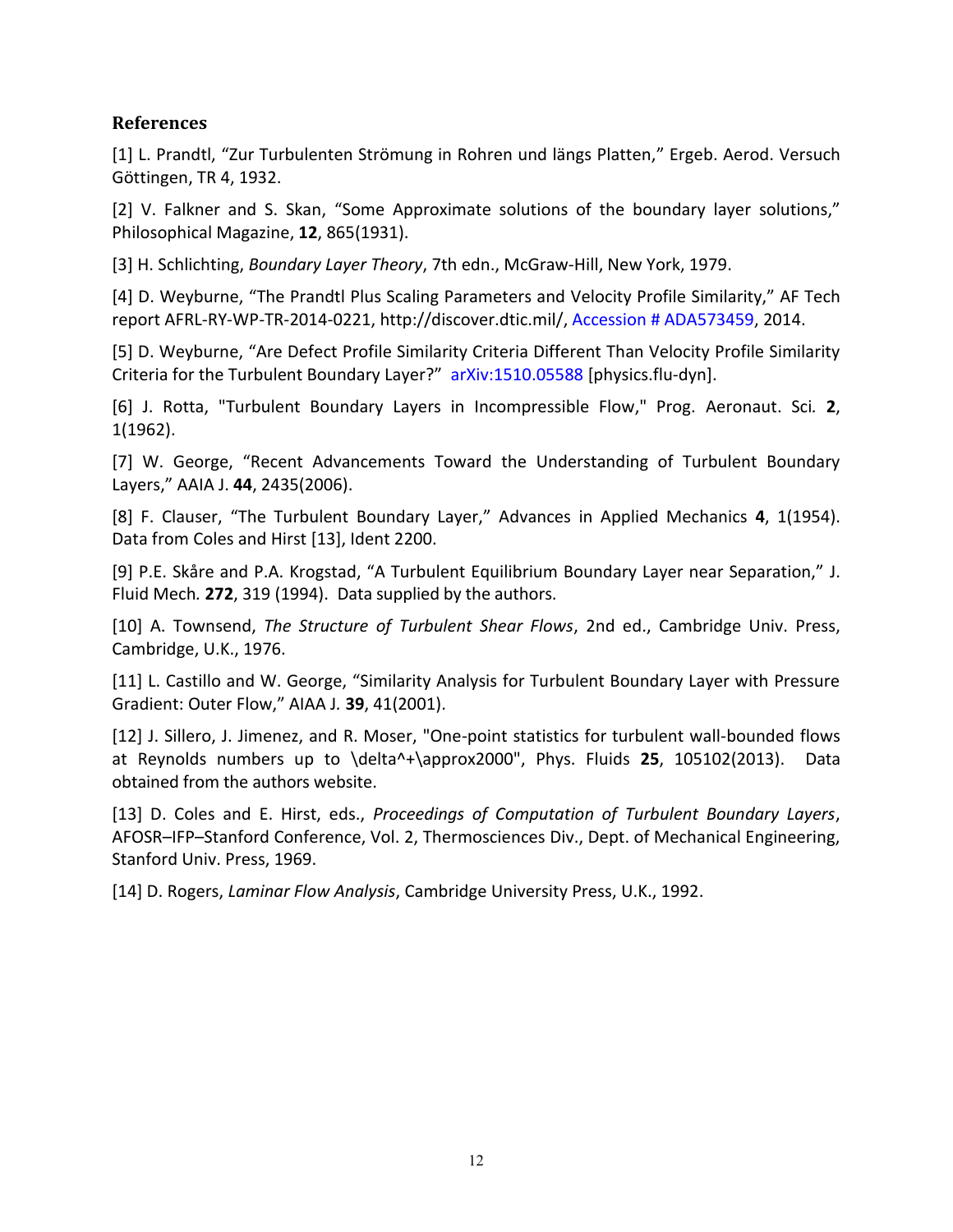

<span id="page-12-0"></span>Figure 1: [Skåre and Krogstad's \[9\]](#page-11-8) friction velocity data (■) and the fitted line (red line) to Eq. 28 plotted against the wall location.



<span id="page-12-1"></span>Figure 2: [Skåre and Krogstad's \[9\]](#page-11-8) profile data plotted a) using  $y^+$  and  $u^+$ , b) using  $\delta_0$  and  $u_0$ . The *Re* list identifies which profiles are plotted.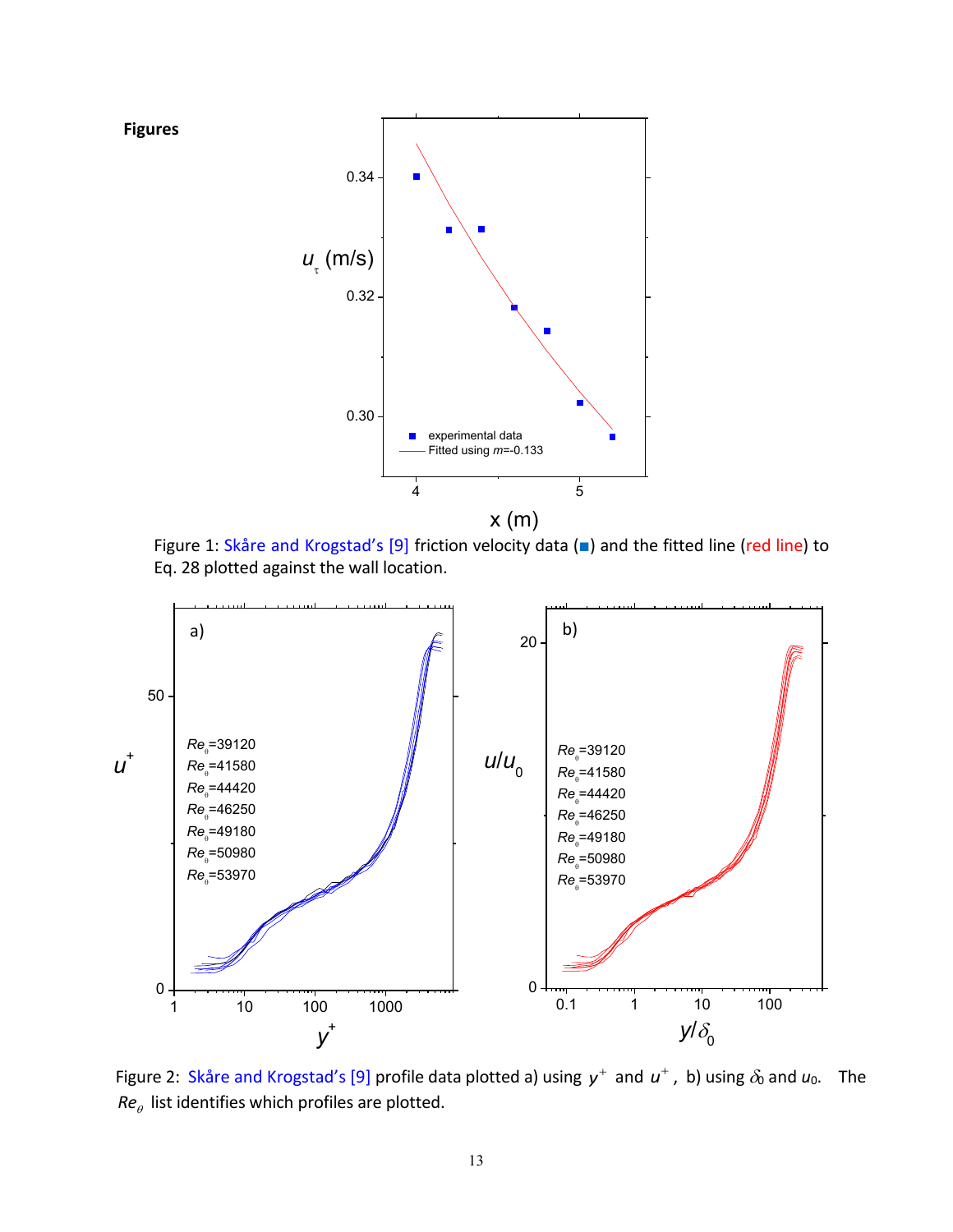

<span id="page-13-0"></span>Figure 3: [Clauser's \[8\]](#page-11-7) friction velocity,  $u_t$ , data ( $\blacksquare$ ). The red line is Eq. 28 with *m*=-0.333, *x*<sub>0</sub>=-1.26 and the blue line is Eq. 28 with *m*=-0.247, *x*<sub>0</sub>=-1.26. The ◆ points are calculated starting with *m*=-0.247 but the *m*-values values are tweaked so that the velocity profile plot show similar-like behavior in the near wall region (see Fig. 4).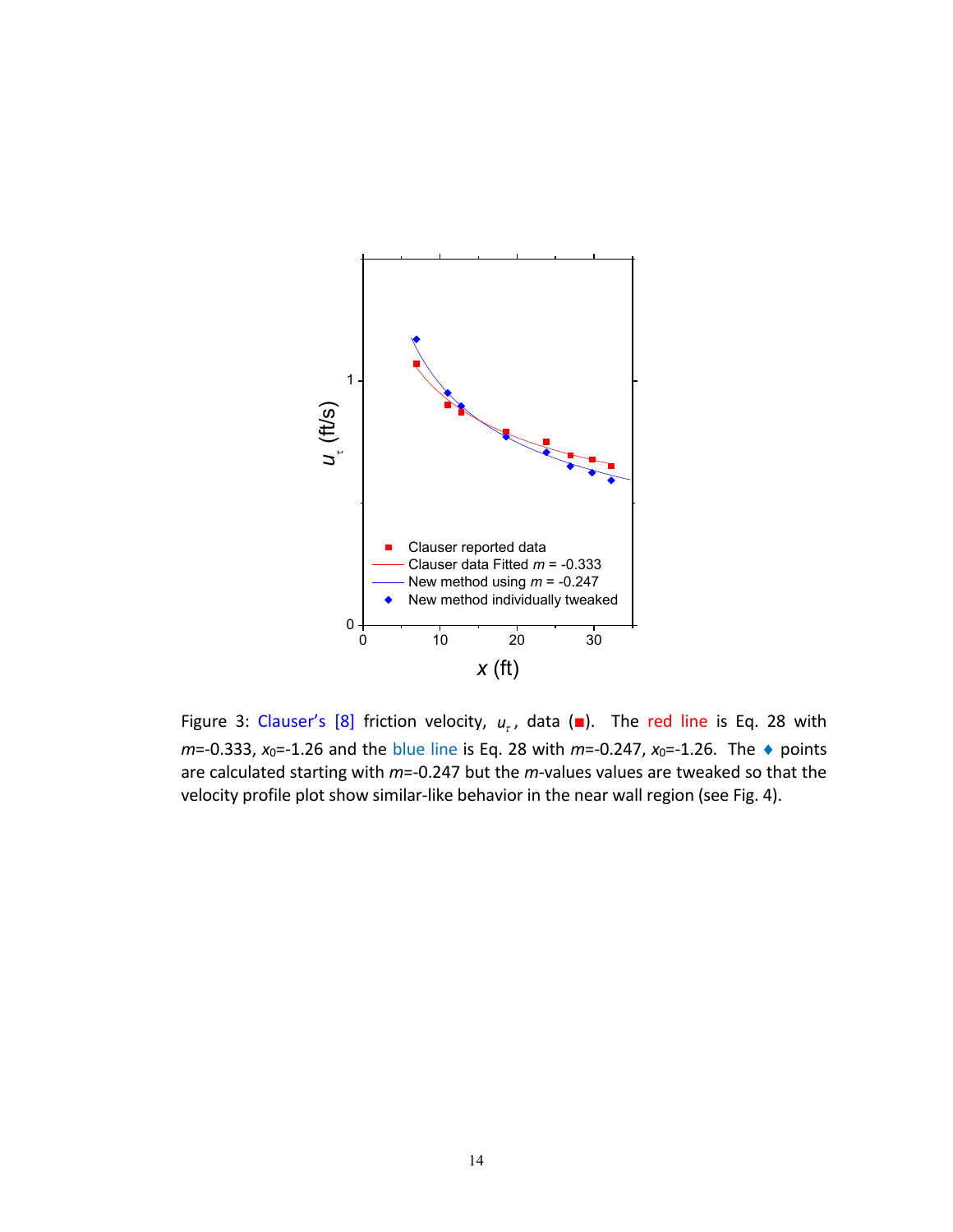

<span id="page-14-0"></span>Figure 4: [Clauser's \[8\]](#page-11-7) scaled profile data plotted a) using  $y^+$  and  $u^+$  , b) using  $\delta_0$  and  $u_0$  with  $m$ =-0.247, c) using  $\delta_0$  and  $u_0$ , starting with  $m$ =-0.247, but individually tweaking the  $m$ -values to give similar-like behavior near the wall. The resulting tweaked  $u<sub>r</sub>$  values are shown in [Fig. 3.](#page-13-0) In d) the y<sup>+</sup> and u<sup>+</sup> data is calculated using the Red Line fitted friction velocity data from [Fig. 3.](#page-13-0)

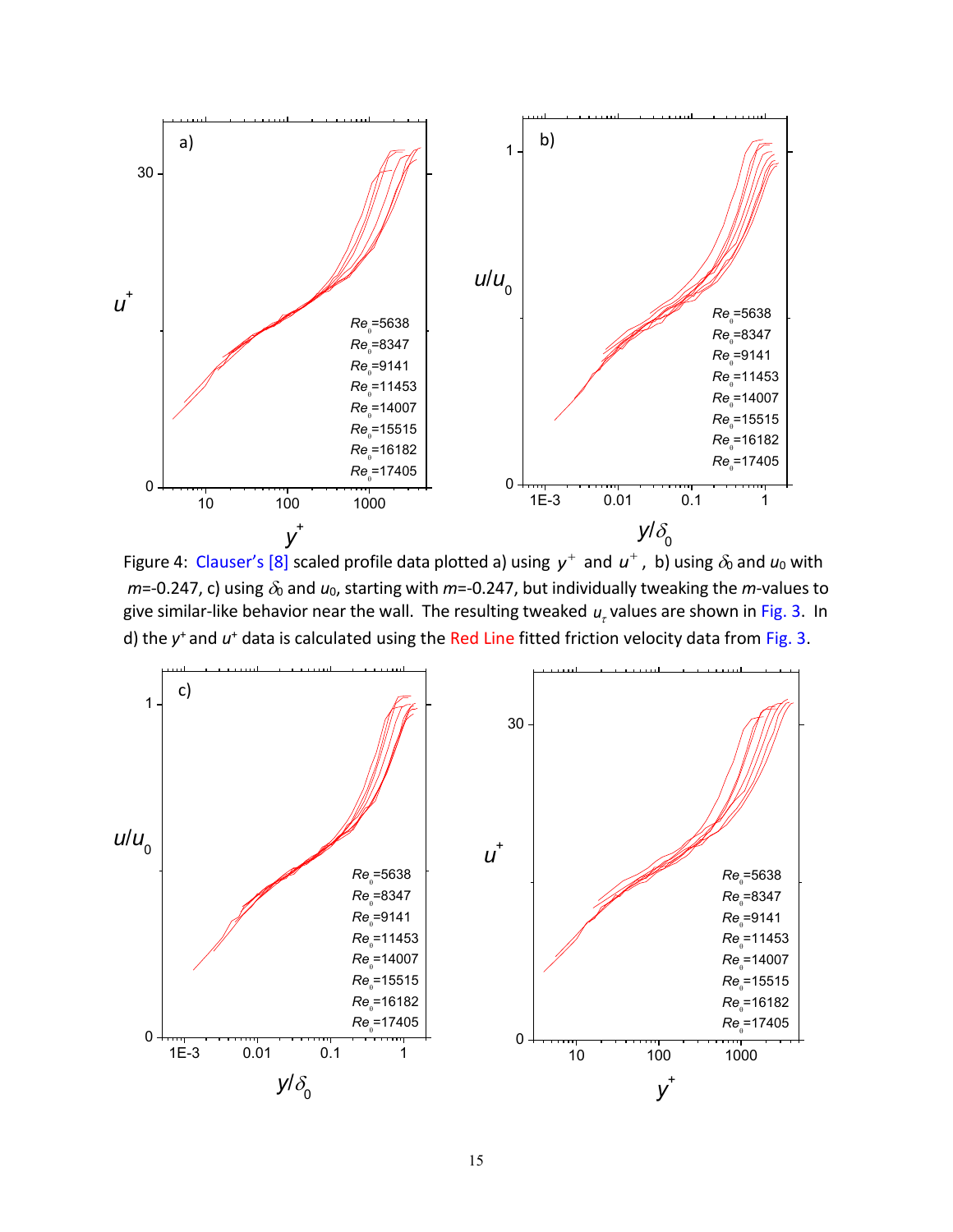

<span id="page-15-0"></span>Figure 5: [Sillero, Jimenez, and Moser's \[12\]](#page-11-10) friction velocity,  $u_r$ , is the **black line** and the red line is the fitted line (*m* = 0.175, *x*0 = -604) to Eq. 28.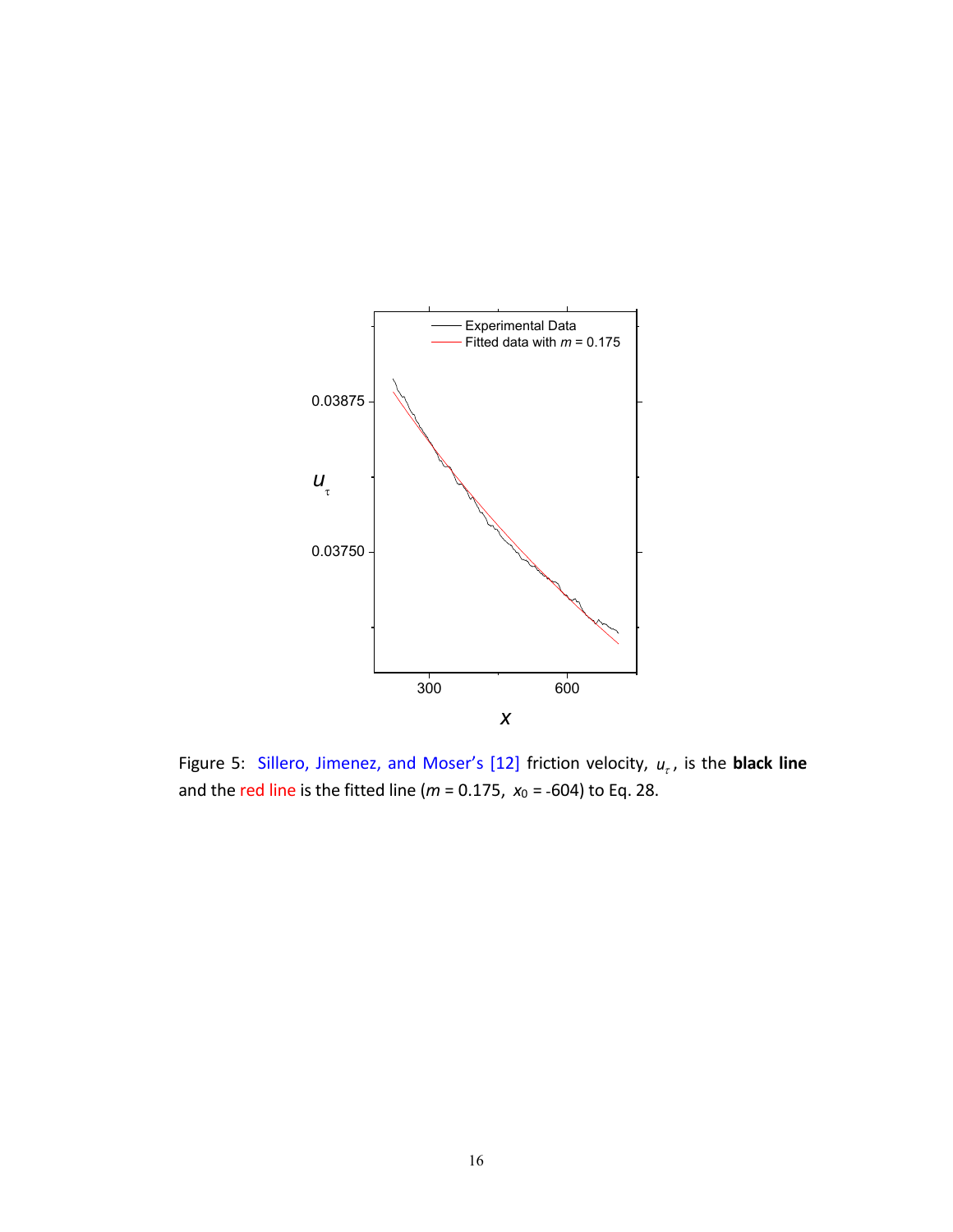

<span id="page-16-0"></span>Figure 6: [Sillero, Jimenez, and Moser's \[12\]](#page-11-10) scaled profile data plotted as: a) using  $y^+$  and  $u^+$  , b) using  $\delta_0$  and  $u_0$  with  $m$ =0.753 and  $x_0$  = -604, c) using  $\delta_0$  and  $u_0$  with  $m$ =0.175 and  $x_0$  = -604, and d) using  $\delta_0$  and  $u_0$  with  $m$ =0 and  $x_0$ = -604.

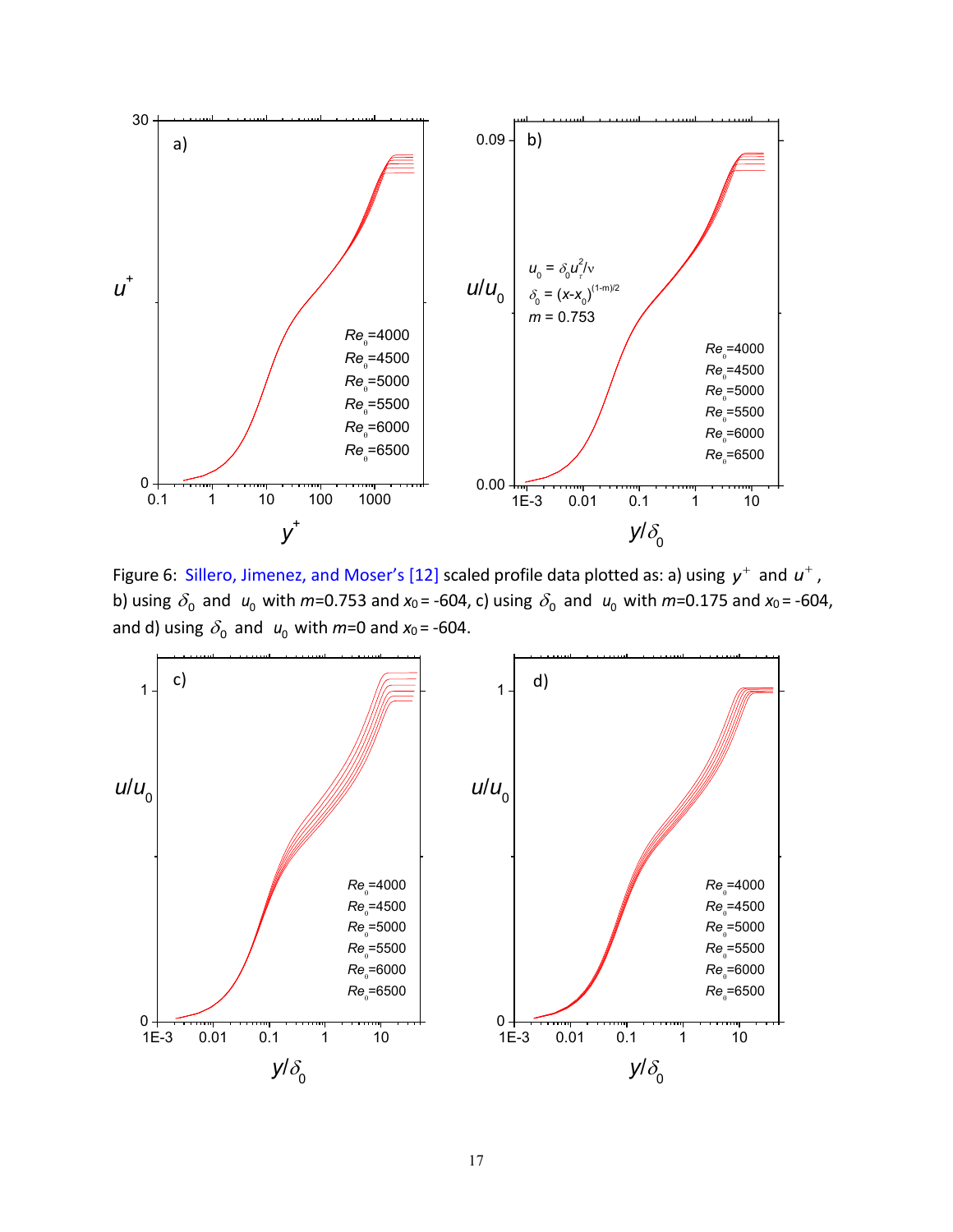#### <span id="page-17-0"></span>**Appendix A: The Falkner-Skan Equation**

The derivation of the dimensionless *x*-momentum equation used above for the Falkner-Skan equations using the stream function given by Eq. 7 is not the standard expression often seen in the literature. Part of the difference is that we denote the velocity profile scaling parameters as  $\delta_{s}(x)$  and  $u_{s}(x)$  which is also somewhat different from what is usually seen in the literature. The stream function version we used herein most closely compares to the version used by [Rodgers in his Laminar Flow Analysis book](#page-11-11) [14] (see his derivations in his Section 3-4). However, given the importance of this derivation to the above analysis, we offer the following comparison to the much more well-known version presented by [Schlichting in his Boundary](#page-11-2)  [Layer Theory book \[3\].](#page-11-2)

To this end, we first summarize the Schlichting expressions. The dimensionless independent variables used by Schlichting are

$$
\xi = \frac{x}{L}, \quad \eta = \frac{\text{Re}^{1/2} y}{g(x) L}, \tag{A.1}
$$

where L is a constant with units of distance and the function  $g(x)$  is the unknown thickness-like scaling parameter, and

$$
Re = \frac{LU_{\infty}}{V} \qquad (A.2)
$$

where  $U_{\omega}$  is the free stream velocity. Schlichting assumes that a stream function  $\psi\bigl(\mathsf{x},\mathsf{y}\bigr)$  exists such that

$$
f(\xi,\eta) = \frac{\psi(x,y)Re^{1/2}}{Lg(x)U(x)}
$$
 (A.3)

where  $U(x)$  is the velocity scaling parameter,  $f(\xi,\eta)$  is a dimensionless function, and the the conditions<br>  $\frac{\partial \psi(x,y)}{\partial y}$ ,  $v(x,y) = -\frac{\partial \psi(x,y)}{\partial y}$ 

stream function 
$$
\psi(x, y)
$$
 satisfies the conditions  
\n
$$
u(x,y) = \frac{\partial \psi(x,y)}{\partial y}, \qquad v(x,y) = -\frac{\partial \psi(x,y)}{\partial x}.
$$
\n(4.4)

Using this stream function together with the scaling parameters given by Eq. A.1, the reduced Prandtl boundary layer version of the *x*-momentum balance equation (Schlichting's Eq. 8.15) becomes

$$
f''' + \alpha f f'' + \beta \left(1 - f'^2\right) = 0 \quad , \tag{A.5}
$$

which is the familiar Falkner-Skan similarity equation for laminar flow on a flat plate with a pressure gradient.

The parameter  $\alpha\,$  as given by Schlichting's Eq. 8.14 is

$$
\alpha = \frac{Lg^2 \frac{dU}{dx}}{U_{\infty}} + \frac{LgU \frac{dg}{dx}}{U_{\infty}} , \qquad (A.6)
$$

and his  $\beta$  is

$$
\beta = \frac{Lg^2}{U_{\infty}} \frac{dU}{dx} \quad . \tag{A.7}
$$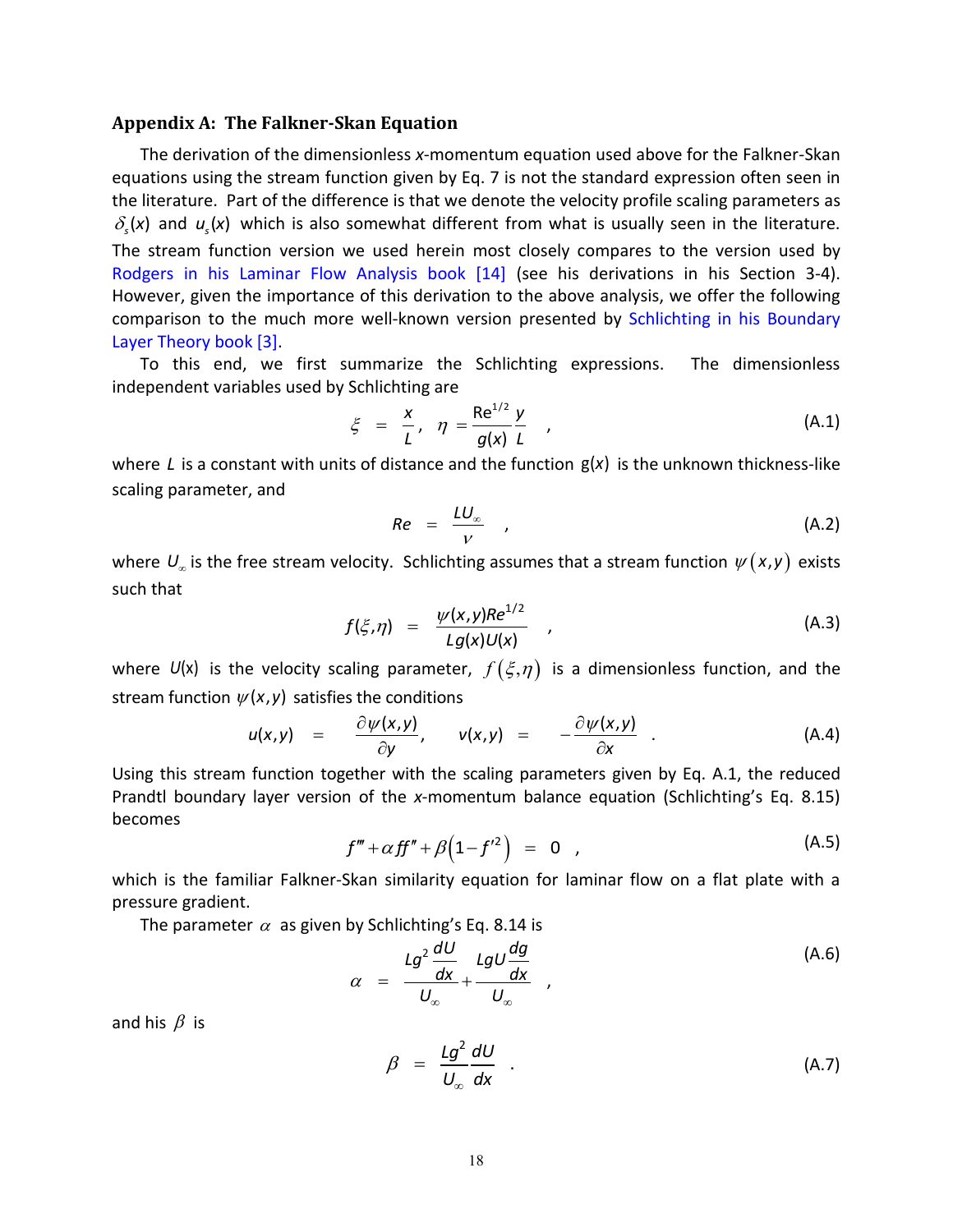The Falkner-Skan version used in Section 2.2 above uses a different way of expressing the velocity profile scaling parameters and the stream function. In the version used in Section 2.2 above, the length scaling parameter is  $\delta_s(x)$  and the velocity scaling parameter is  $u_s(x)$ .

Comparing to Eq. A.1, the equivalent scaling parameters given by Schlichting are  
\n
$$
\eta = \frac{Re^{1/2} y}{g(x)} \frac{y}{L} = \frac{y}{\delta_s(x)} \rightarrow \delta_s(x) = L \frac{g(x)}{Re^{1/2}}
$$
 and (A.8)  
\n
$$
U(x) = u_s(x) .
$$

Now we are in a position to compare the  $\alpha$  and  $\beta$  terms. The  $\alpha$  term given above by Eq. 12 and 18 is

$$
\alpha = \frac{\delta_s^2 \frac{du_s}{dx}}{v} + \frac{\delta_s u_s \frac{d \delta_s}{dx}}{v} \qquad (A.9)
$$

Using Eq. A.8, this equation reduces to

equation reduces to  
\n
$$
\alpha = \frac{\left(L\frac{g(x)}{Re^{1/2}}\right)^2 \frac{dU(x)}{dx}}{V} + \frac{\left(L\frac{g(x)}{Re^{1/2}}\right)U(x)\frac{d\left(L\frac{g(x)}{Re^{1/2}}\right)}{dx}}{V}
$$
\n
$$
\alpha = \frac{L^2g^2}{vRe}\frac{dU}{dx} + U\frac{L^2g}{vRe}\frac{dg}{dx}
$$
\n
$$
\alpha = \frac{VL^2g^2}{vLU_{\infty}}\frac{dU}{dx} + U\frac{vl^2g}{vLU_{\infty}}\frac{dg}{dx}
$$
\n
$$
\alpha = \frac{Lg^2}{U_{\infty}}\frac{dU}{dx} + \frac{LgU}{U_{\infty}}\frac{dg}{dx}
$$
\n(4.10)

Compare Eq. A.6 to Eq. A.10; they are the same.

Next consider Schlichting's  $\beta$  term given by Eq. A.7. Compare this to the version given in Eqs. 12 and 18 given by

$$
\beta = \frac{\delta_s^2 \frac{du_s}{dx}}{v} \tag{A.11}
$$

Using Eq. A.8, this reduces to

$$
\beta = \frac{\left(L\frac{g(x)}{Re^{1/2}}\right)^2 \frac{dU(x)}{dx}}{V} = \frac{\frac{L^2g^2}{Re}\frac{dU}{dx}}{V}
$$
\n
$$
\beta = \frac{VL^2g^2}{VLU_{\infty}}\frac{dU}{dx}
$$
\n
$$
\beta = \frac{Lg^2}{U_{\infty}}\frac{dU}{dx}
$$
\n(4.12)